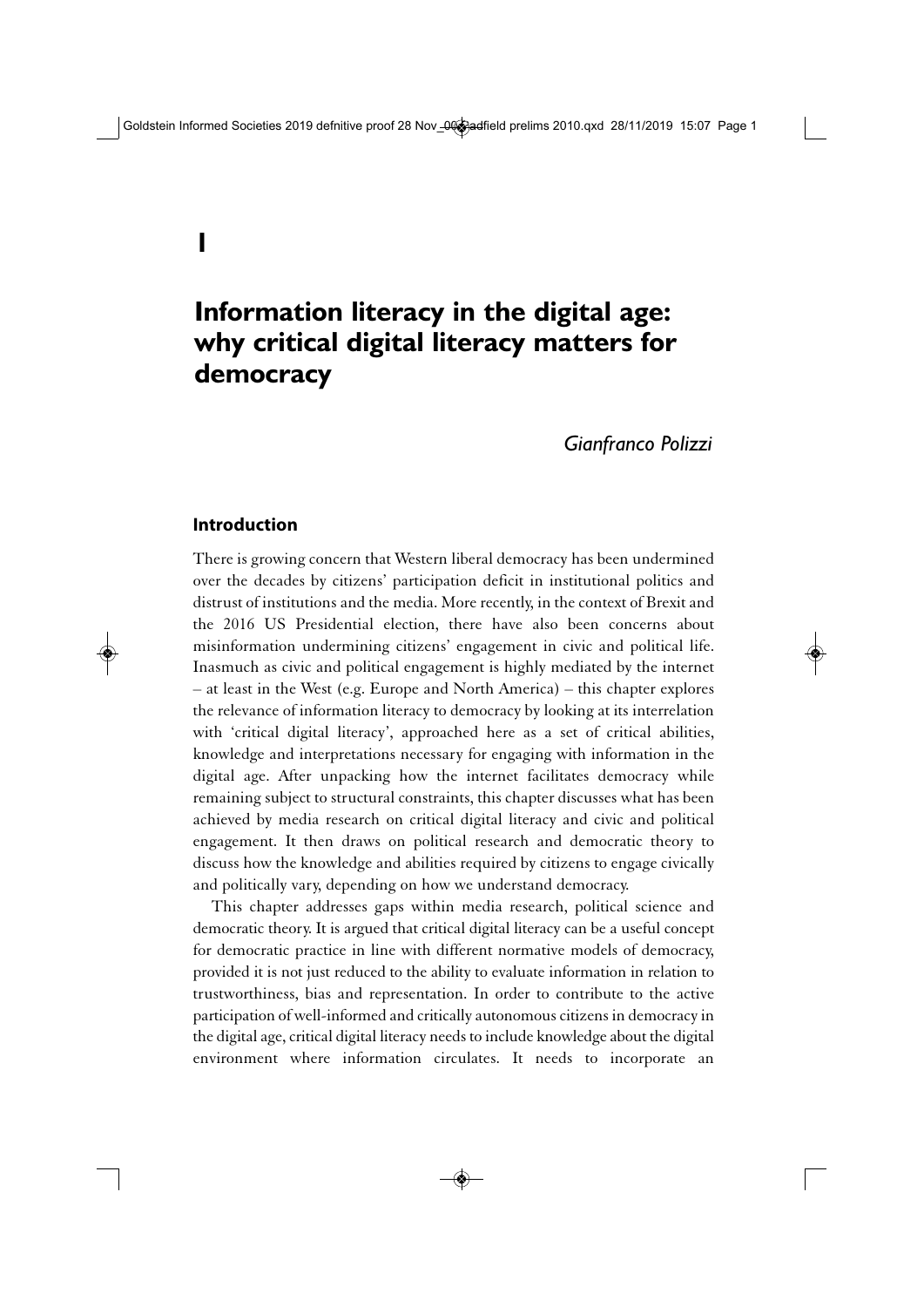understanding of how the internet operates socio-economically along with its potentials and constraints for democracy, politics and civic and political participation.

## **Information literacy and critical digital literacy**

The concept of information literacy transcends traditional and digital media, as it refers to the ability to access, 'identify, locate, evaluate, organise and effectively create, use and communicate information' (Information Literacy Meeting of Experts, 2003, 1). In an age where information is highly mediated by digital media, the boundary between information literacy and terms such as media literacy is blurred (Livingstone, van Couvering and Thumim, 2008). As captured by UNESCO's adoption of media and information literacy (MIL), 'the 21st century digital environment is deeply affecting the meaning and use of media and information' (UNESCO, 2014, 1). As a result, media literacy, traditionally emphasising the critical understanding and creation of media texts, has come to be used as an umbrella term referring to a variety of literacies, including information, media, digital, multimodal and network literacies (Livingstone et al., 2013).

Digital literacy may be understood as a variant of media literacy, one that is specifically about digital media and the internet. It can be interpreted as twofold: while functional digital literacy refers to the practical skills and understanding necessary for engaging online, critical digital literacy should be approached as more than just the ability to evaluate online information. Insofar as the internet offers both opportunities and constraints for democracy and civic and political participation, critical digital literacy needs to include users' understanding of socio-economic issues underpinning how information is accessed, used and produced in the digital age (Buckingham et al., 2005; Buckingham, 2007). It needs to incorporate political economy reflections on how advertising and ownership, for instance, shape how online content is consumed and created, and with what implications. Ultimately, users should understand how using the internet has the potential to affect democracy and civic and political participation (Fry, 2014). It follows that critical digital literacy should be approached as an ensemble of critical abilities, knowledge and interpretations that are essential in the context of democratic participation and social inclusion in the digital age (Trültzsch-Wijnen, Murru and Papaionnou, 2017).

In order to address why critical digital literacy should be conceived in this way and why it matters for democracy, the next section of this chapter reflects on the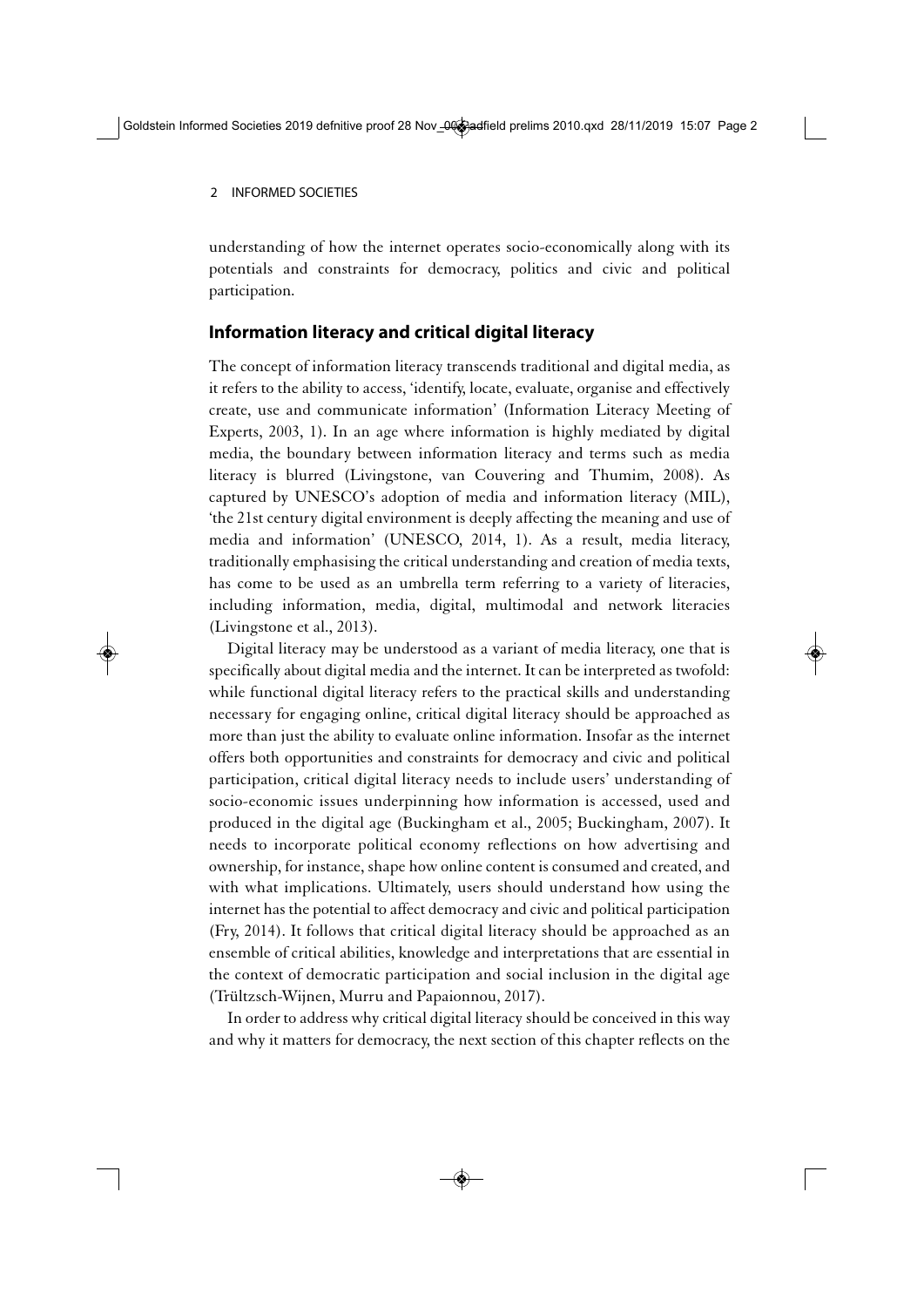potentials and constraints that the internet presents for democratic participation. A section follows on what has been achieved, and with what limitations, by media research on critical digital literacy and civic and political engagement. Within this section links are established with the literature on information literacy and librarianship. Insights from political research are then presented to elucidate how the knowledge and competences that citizens need to engage civically and politically vary on the basis of how we understand democracy. Finally, a discussion on critical digital literacy and democracy follows, showing the complexities of how the former can facilitate the latter. It is argued that a crucial dimension of citizens' knowledge and competences required to engage in democracy in the digital age needs to intersect with critical digital literacy. Relatedly, it is emphasised that the ability to evaluate online information in synergy with knowledge about the broader digital environment can benefit democracy and its different normative models. More specifically, critical digital literacy has the potential to do so by contributing to the civic and political engagement of informed, critically autonomous and active citizens in ways that are mediated by the internet.

### **The internet and democratic participation**

The notion of democratic participation entails not just the activities that citizens perform to influence decision making, but also a psychological dimension (Schonfeld, 1975). Thus, what citizens do to engage in civic and political life may not necessarily influence politics but may be an expression of what matters to them. Such an understanding of democratic participation resonates with the notion of civic and political engagement, which includes citizens' subjectivity about their practices (Dahlgren, 2003). Crucial to institutional and noninstitutional civic and political engagement may be activities, both online and offline, which range from using government websites and seeking, sharing and commenting on civic and political content, to signing a petition, using alternative media and participating in a demonstration (Dutton, Blank and Groselj, 2013; Theocharis, 2015; van Laer and van Aelst, 2010).

Western liberal democracy operates through representative institutions and under principles of individual liberty and equality. For decades, it has been affected by a decline in citizens' participation in electoral politics and their alienation as a result of their inability to influence the political process (Coleman, 2013). In an age where nation-states are challenged in dealing with social inequalities by supranational politics and global capital flows, liberal democracy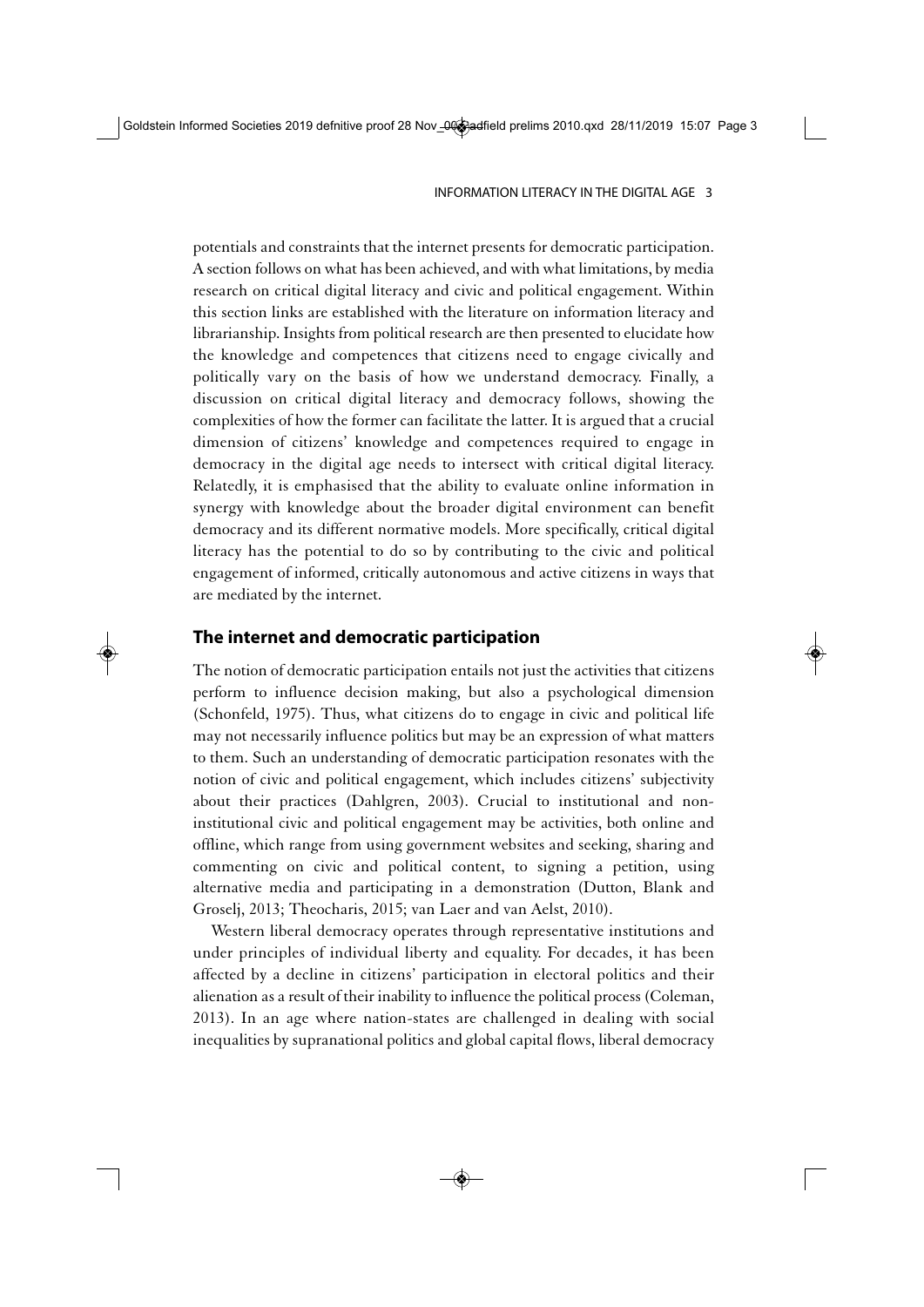and public communication in the West have been undermined by citizens' distrust of institutions' and traditional media's ability to represent their concerns (Dahlgren, 2004; Coleman and Blumler, 2009). But while the representative character of Western political institutions has dwindled, we 'have evidence of alternative' practices of resistance and activism 'outside the parliamentarian context' (Dahlgren, 2004, ix). In addition, the advent of the internet has been accompanied by hopes about its potential to revitalise democracy by facilitating both institutional and non-institutional civic and political participation. Because of its interactive features allowing users to consume, share and produce content, the internet has been championed for its potential to decentralise politics, allow marginalised groups to engage civically and politically, foster an online public sphere and facilitate a deliberative democracy where citizens participate in decision making (Benkler, 2006; Coleman and Blumler, 2009; Martin, 2015). Furthermore, the internet has been celebrated for strengthening civil society and non-institutional politics by contributing, for example, to better-organised activism and the creation and consolidation of communities and collective identities (Cammaerts, 2015; Garrett, 2006).

However, as a technology that is embedded in power structures, the internet is far from having just a positive potential. Central to an ecosystem characterised by online content, usage and technical features as well as ownership, governance and socio-economic processes (van Dijck, 2013, 28), the internet presents structural constraints. With just a few corporations such as Facebook enjoying most online traffic (Freedman, 2012), the internet reinforces ideological extremism because of how its algorithms amplify and feed users with popular content that generates strong reactions (Vaidhyanathan, 2018). Given the internet's implications for privacy and security, issues of surveillance are also typical of the digital age. Insofar as user-generated content is shared with advertising companies by corporations such as Google and Facebook, the internet contributes to both commercial and government surveillance, as such corporations often work closely with governments (Fuchs, 2010; McChesney, 2013). Online content, furthermore, is fragmented and polarised (Sunstein, 2007). And as the fake news phenomenon demonstrates, it is also subject to issues of trustworthiness, bias and (mis)representation, issues that undermine democracy and its reliance on a well-informed citizenry (Garrett, 2006; Oxley, 2012).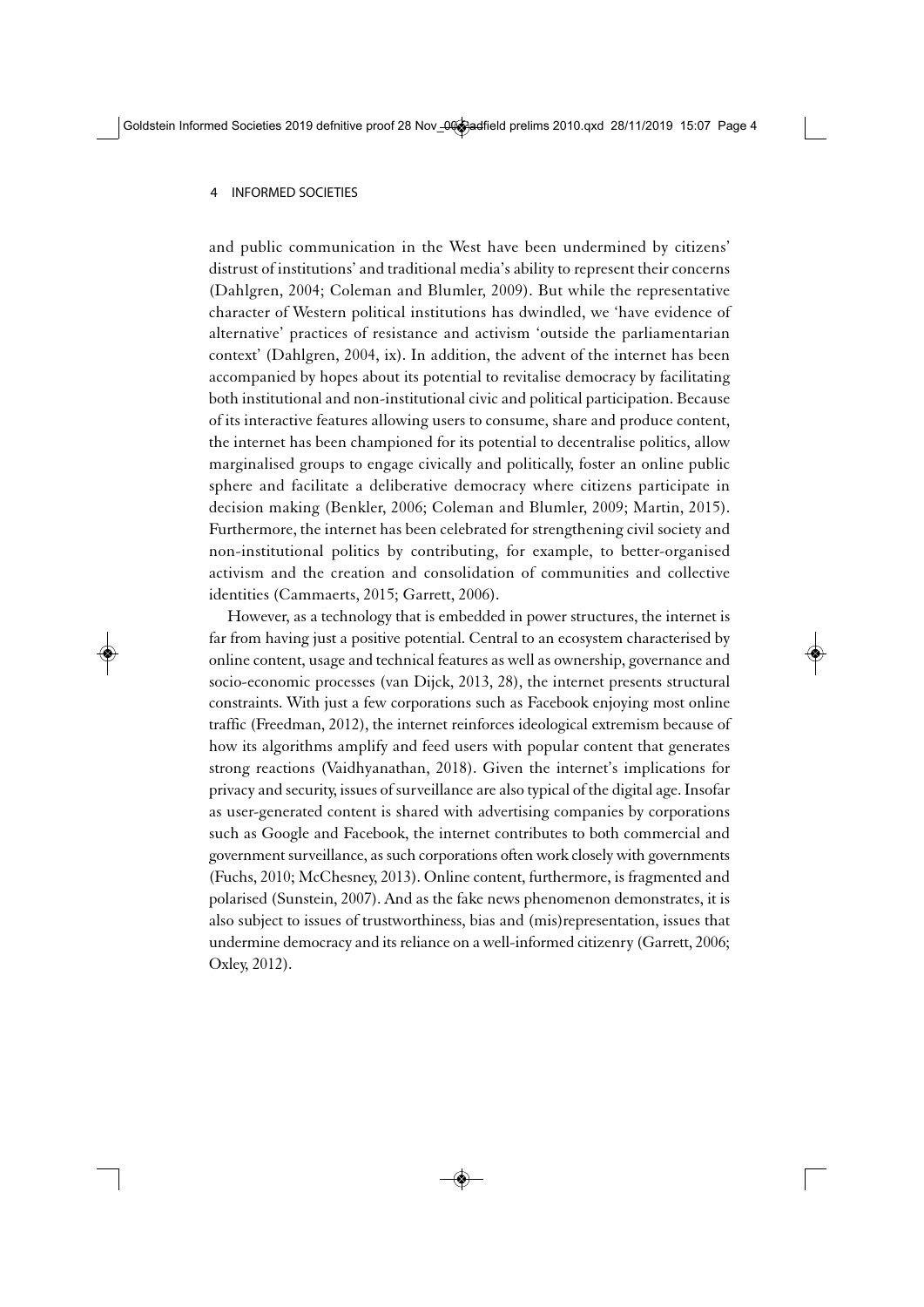## **Critical digital literacy and civic and political engagement within media studies**

Not inherently democratising or undemocratic, the internet offers opportunities for reinvigorating democracy by contributing to institutional and noninstitutional engagement in civic and political life. However, as it also poses challenges, citizens need to engage with information in the digital age in ways that involve an understanding of its civic and political potentials and limitations. Conceived as incorporating knowledge about the digital environment, critical digital literacy can encourage civic and political engagement and contribute to democracy. To reflect on how it may be expected to do so, it is worth drawing on what has been achieved in media studies, highlighting the gaps within different traditions.

Given media studies' interdisciplinary nature, approaches to media literacy have drawn on, and overlapped with, traditions ranging from social psychology, cultural studies, critical pedagogy, information science and the New Literacy Studies, which see literacy in socio-cultural terms, rather than just as an individual, cognitive phenomenon. These traditions have generally focused on education and young people rather than adults. But such a focus does not necessarily lie in opposition to civic and political engagement. A few studies implementing quantitative methodologies widely adopted in social psychology have measured the extent to which critical analytical skills and knowledge about traditional media in the context of media education correlate with civic and political engagement. They have argued that the ability to analyse and evaluate traditional news media is associated with civic engagement online (Martens and Hobbs, 2015). Appreciation of knowledge about news production and bias in the news corresponds to higher levels of civic engagement online and offline (Hobbs et al., 2013). Knowledge about mass media structures correlates with the intention to participate in media activism (Duran et al., 2008). And the ability to evaluate the trustworthiness of websites is associated with political engagement online and 'higher levels of online exposure to diverse perspectives' (Kahne, Lee and Feezell, 2012, 19).

Another strand of research that has looked at critical literacy and civic and political engagement in the context of education has taken inspiration from critical pedagogy and cultural studies. A major emphasis of this strand lies not only in the ability of internet users to critically evaluate media content, but also in their ability to express their voices by producing alternative media, re-writing media content subject to prejudice, bias and misrepresentation (Kellner and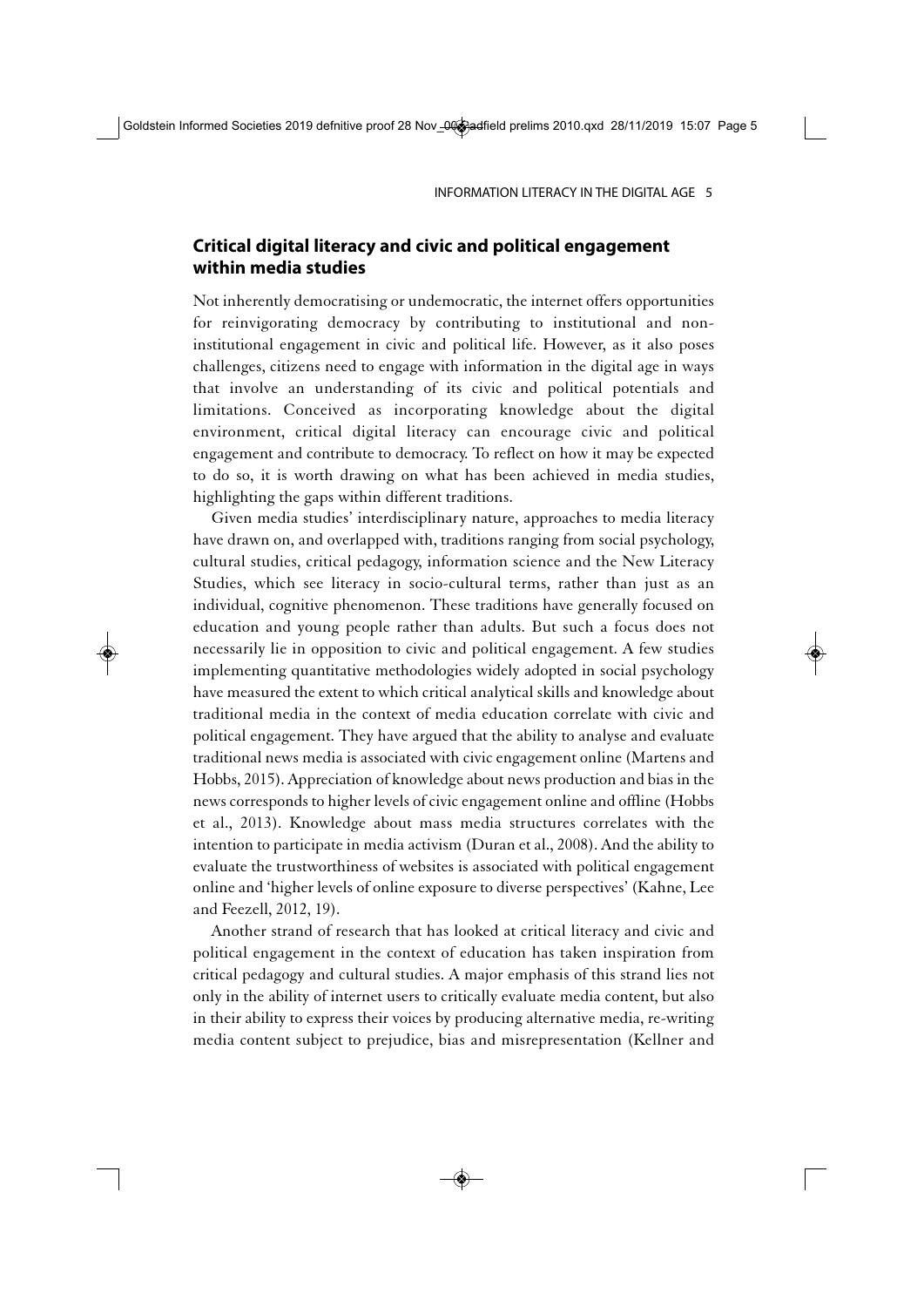Share, 2007). While this strand has remained focused on students' learning practices, to a less extent it has also underpinned work on social movements and activists' engagement with alternative media (Feria-Galicia, 2011). Critical pedagogy prescribes a teaching approach that encourages students' critical reflections against dominant representations together with political action (Freire, 2005; Luke and Freedboy, 1997). A limitation of this approach is that it has often assumed a relationship between critical literacy and political engagement. Drawing on critical theory, it has perpetuated the idea of social action as necessarily critical of dominant ideologies.

In an age where politics is increasingly polarised, it is essential to differentiate between, on the one hand, the questioning of media representations with a view to empowerment and on the other, misinformation propagated, for instance, by far-right ideologies questioning media credibility (Mihailidis and Viotty, 2017). Nevertheless, we also need to recognise that the potential of critical digital literacy to debunk misrepresentation and misinformation is not exclusively at the service of progressive and liberal ideologies. Critical pedagogy has overlooked the extent to which the questioning of dominant representations can be aligned with conservative politics and, problematically, with extreme ideologies disregarding evidence with the objective of delegitimising the political process. Such ideologies entail a risk of succumbing to a post-truth society where emotions, personal beliefs and distrust in expertise prevail over respect for evidence (Nichols, 2017). Restrictively, critical pedagogy has left little room for more comprehensive interpretations of civic and political engagement as institutional/non-institutional and ideologically multifaceted. In addition, it has encouraged citizens' critique against dominant representations while only sporadically emphasising the importance of understanding media structures and the broader digital environment where information circulates (Pangrazio, 2016, 164).

With the advent of digital media, the overlap between information literacy and media literacy has signalled the convergence of information science and media studies (Livingstone, van Couvering and Thumim, 2008). As with media scholars, information scientists and librarianship scholars have drawn on critical pedagogy to approach critical information literacy as the ability to question power and authority in ways that facilitate social justice (Correia, 2002; Elmborg, 2006; Jacobs and Berg, 2011). The new definition of information literacy adopted by CILIP (2018) resonates with such an approach in the way that it recognises the relevance of information literacy to citizenship. From such a perspective, librarianship has been interpreted as inherently promoting democratic values such as intellectual freedom and access to knowledge (Gregory and Higgins,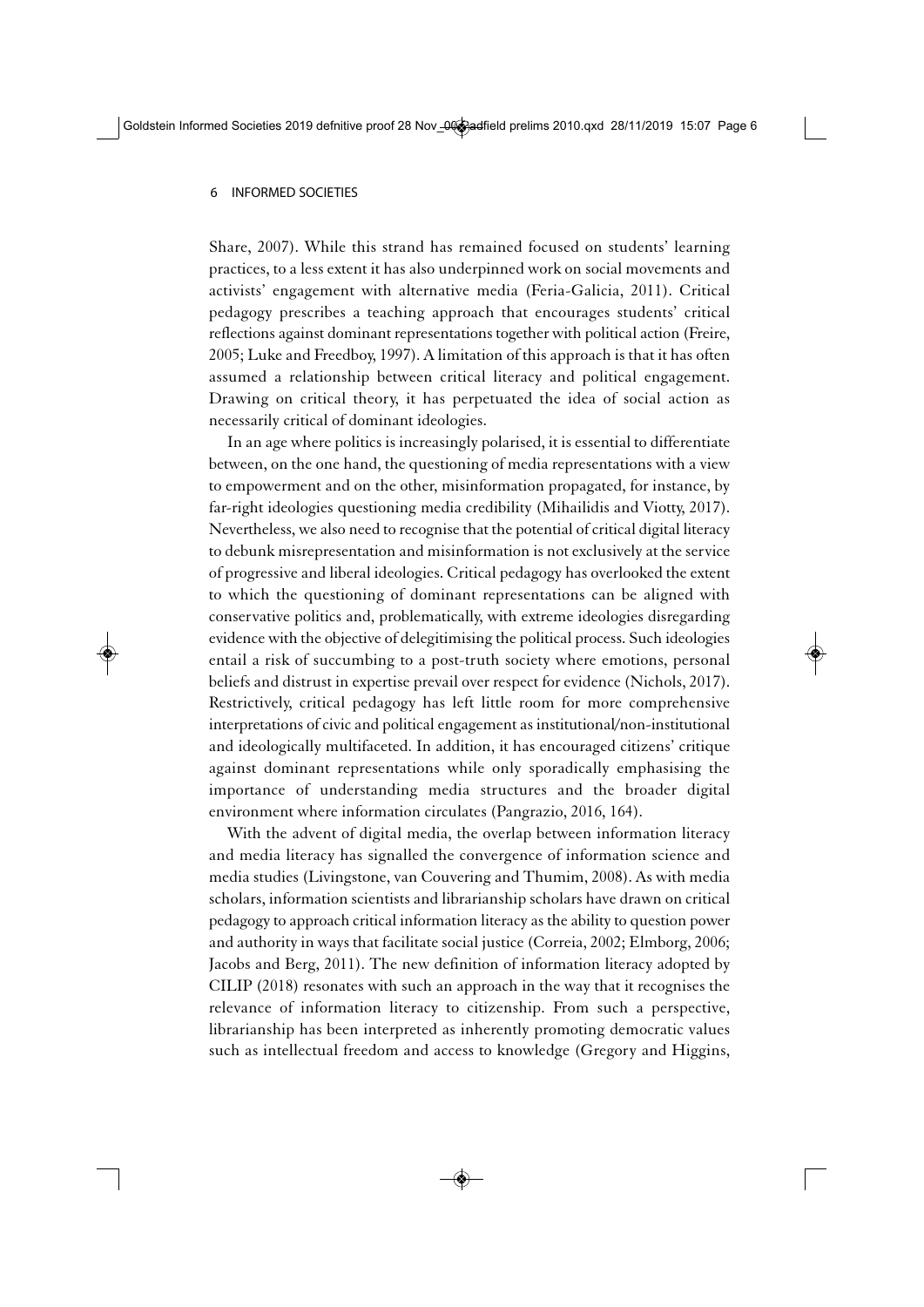2013). However, only on occasion has critical information literacy been approached as including the questioning of 'the social, political, economic, and corporate systems [. . . underpinning] information production, dissemination, access, and consumption' (Gregory and Higgins, 2013, 4; Cope, 2010). In a similar vein, few media scholars have drawn on critical pedagogy to approach critical digital literacy as incorporating an understanding of the internet as embedded in power structures, in relation to production/consumption processes and its democratising potentials and structural constraints (Buckingham, 2007; Fry, 2014). Unlike critical digital literacy, however, most definitions of information literacy do not explicitly incorporate knowledge about the internet. They do not address 'the now pervasive online environments' where information circulates in the digital age (Mackey and Jacobson, 2011, 63).

The New Literacy Studies represent another tradition that is relevant to media studies. Approaching different literacies as embedded in the social context, this tradition has explored young people's ability to engage with multimodal content that integrates different media texts (Bulfin and North, 2007; Hull and Katz, 2006; Jewitt, 2008). Nevertheless, it has not always focused on their ability to evaluate content or their understanding of the digital landscape (Pangrazio, 2016, 167). Furthermore, it has placed little emphasis on civic and political engagement. Exceptionally, a few studies have addressed young people's civic engagement with multimedia content within online communities as facilitating the development and sharing of critical reflections on socio-political matters, personal storytelling, blogging and transnational identities resisting dominant representations (McGinnis, Goodstein-Stolzenberg and Saliani, 2007). But only a few have explored young people's understanding of the internet's potential to facilitate, for instance, both surveillance and storytelling (e.g. Shresthova, 2016).

The different traditions relevant to media studies, which have been discussed above, have rarely transcended a focus on education and young people to look at adults' digital literacy in the context of their civic and political practices. Relatedly, they have overlooked how understanding the digital environment may be relevant to civic and political engagement. By contrast, digital divide research has investigated the extent to which users' attitudes and dispositions towards the internet facilitate their online engagement (Durndell and Haag, 2002; Eynon and Geniets, 2016; Hakkarainen, 2012; Reisdorf and Groselj, 2017). However, having predominantly looked at the functional aspects of digital literacy, this strand of research has retained an individualistic focus neglecting users' civic and political practices and understanding of the socio-political dimension of the internet. A few media studies on social movements, instead, have explored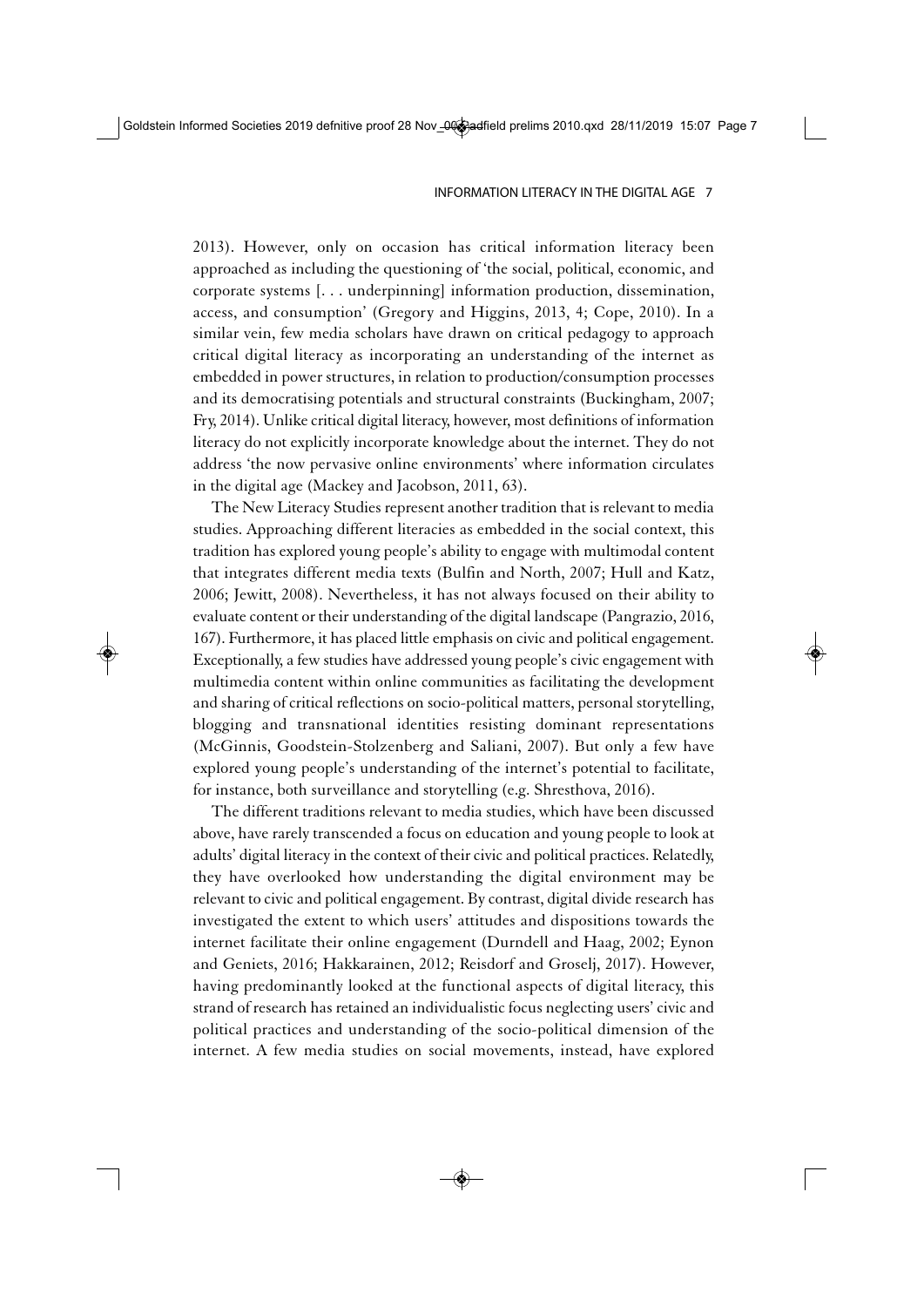activists' interpretations of traditional and digital media. They have argued that awareness of the internet's potentials and limitations can facilitate a pragmatic approach to using it for political purposes (Barassi, 2015; McCurdy, 2010, 2011; Treré, 2015). But these studies have made no reference to media literacy theory.

Another limitation within media studies is that although it has been emphasised that critical digital literacy can benefit democracy by contributing to well-informed, critical and empowered citizens, the notion of democracy has been approached rather monolithically by neglecting the different ways in which it can be understood. Some have argued that critical analytical skills and the ability to produce alternative media against dominant representations can facilitate a radical, pluralistic democracy, one that 'depends on a citizenry that embraces multiple perspectives', resulting in more participatory, 'democratic selfexpression, and social progress' (Kellner and Share, 2007, 14, 17; Mihailidis and Thevenin, 2013). It has also been suggested that 'it is vital for citizens of a pluralistic democracy . . . to develop . . . competencies [such as] reading or watching the news . . . commenting on an online news story, contributing to an online community network . . . evaluating the quality of information [. . . and] sharing ideas and deliberating' (Hobbs, 2010, xi). The problem, however, is that media research has provided a limited understanding of how critical digital literacy can benefit civic and political engagement in ways that incorporate knowledge about the digital environment. Furthermore, what has remained obscure is how critical digital literacy can do so depending on how we conceive of democracy. In order to address these questions, it is worth drawing on political research and democratic theory.

## **Citizens' knowledge and competences in democracy: insights from political research**

Political education studies have argued that 'to be engaged in democracy, there must be political literacy, the absence of which would make the prospect of meaningful social justice in society less likely' (Lund and Carr, 2008, 13). Political literacy revolves around factual knowledge of history, the political system, political and community groups, government, politicians and civic and political affairs. It also includes the ability to participate in politics, influence decision making and engage with communities. Ultimately, resonating with information literacy and critical literacy, it may be understood as entailing informed judgements based on critical thinking and 'respect for truth and reasoning' (Lund and Carr, 2008, 14; Davies and Hogarth, 2004; Giroux, 2017).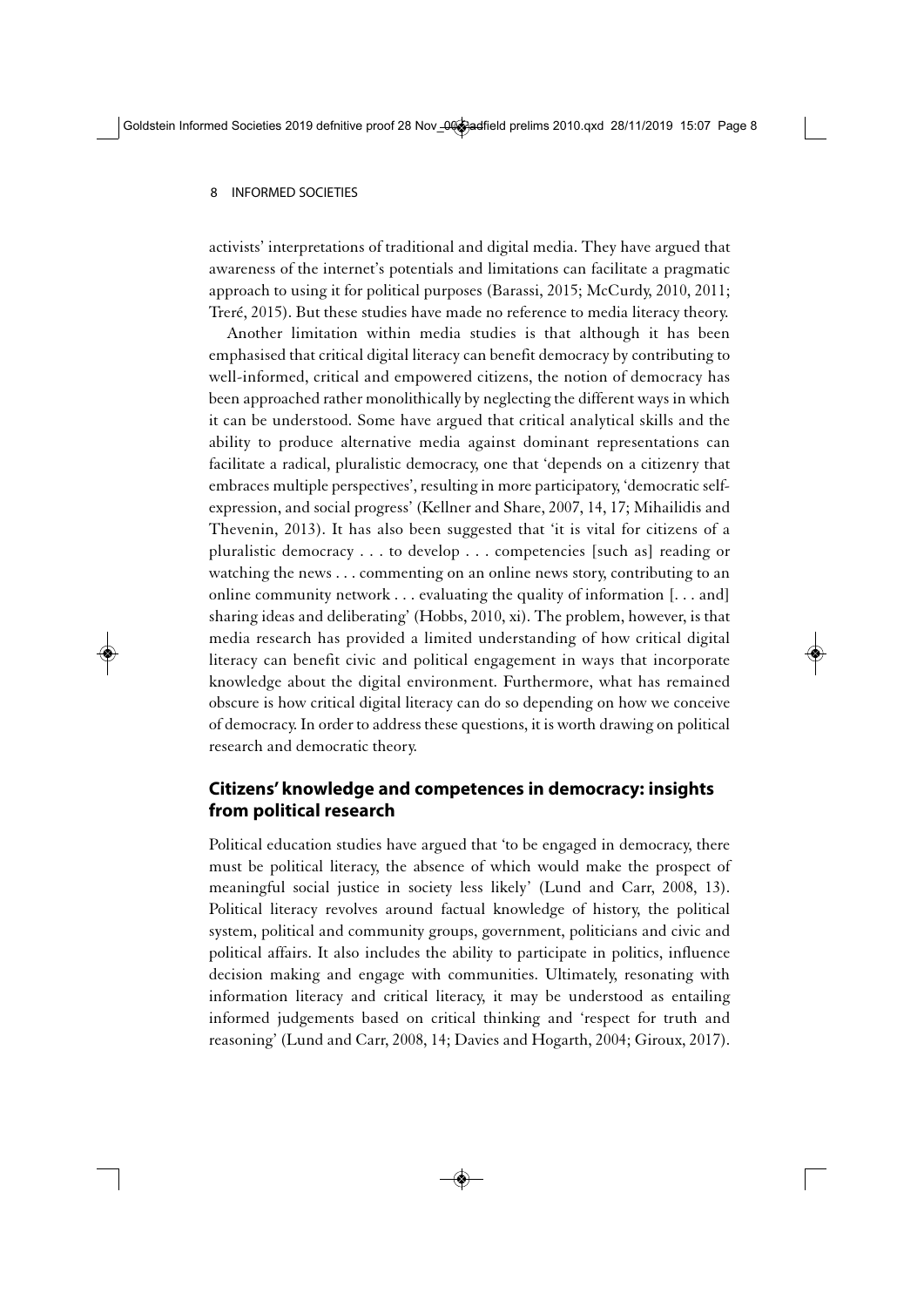Within political theory, Robert Dahl (2006, 52) has argued not only that citizens need to know how to use resources such as time and money, but also that democracy depends on 'equal opportunities' to develop 'enlightened understanding[s]' and the ability to 'seek out independent information' (Dahl, 1998, 37–8; 2006, 12).

While the concept of political literacy overlaps with information literacy and critical literacy, political science and political communication studies, lying at the intersection of political research and media studies, have *de facto* focused on political knowledge as 'the primary indicator of citizen competence' (Rapeli, 2014, 2). Referring to factual and objective knowledge, the concept of political knowledge lacks a subjective dimension concerned, for instance, with 'whether . . . information is perceived to be correct or not' (Rapeli, 2014, 11). Except for a few studies (e.g. Bennett, Wells and Rank, 2009), political research has overlooked whether citizens are able to evaluate information. Instead, it has emphasised that citizens should have factual knowledge of the political system, the government, its rules and values, and how institutions operate (Barber, 1969, 38; Neuman, 1986, 196; Weissberg, 1974, 71). They should understand socio-political contexts and voting procedures (Downs, 1957, 215). And they should be familiar with domestic and international affairs, politicians, parties, key policies, relevant history, socio-economic conditions and political alignments (Dahl, 1992, 46; Delli Carpini and Keeter, 1993, 1182–3; 1996, 14; Neuman, 1986, 186).

What political research has overlooked is whether and to what extent citizens' required knowledge is underpinned by the ability to evaluate information in relation, for instance, to bias, prejudice and trustworthiness. Furthermore, while we live in an age where civic and political life is highly mediated by the internet, political research (similarly to media research, as suggested earlier in this chapter) has placed little emphasis on citizens' knowledge and interpretations of how the internet operates as a technology embedded in power structures. It has neglected that citizens should understand the civic and political opportunities and constraints that characterise the digital environment where information circulates. A few political scientists have measured the extent to which citizens' perceptions of internet-based electronic surveillance predict online political activity (Best and Krueger, 2008; Krueger, 2005). But they have made no reference to media literacy theory. In short, what has remained silent in political research is that a crucial layer of citizens' civic competence and required knowledge in the digital age should intersect with critical digital literacy.

Despite such a lacuna, recent work in political theory has offered insights into the interrelation of citizens' knowledge and democratic participation, which is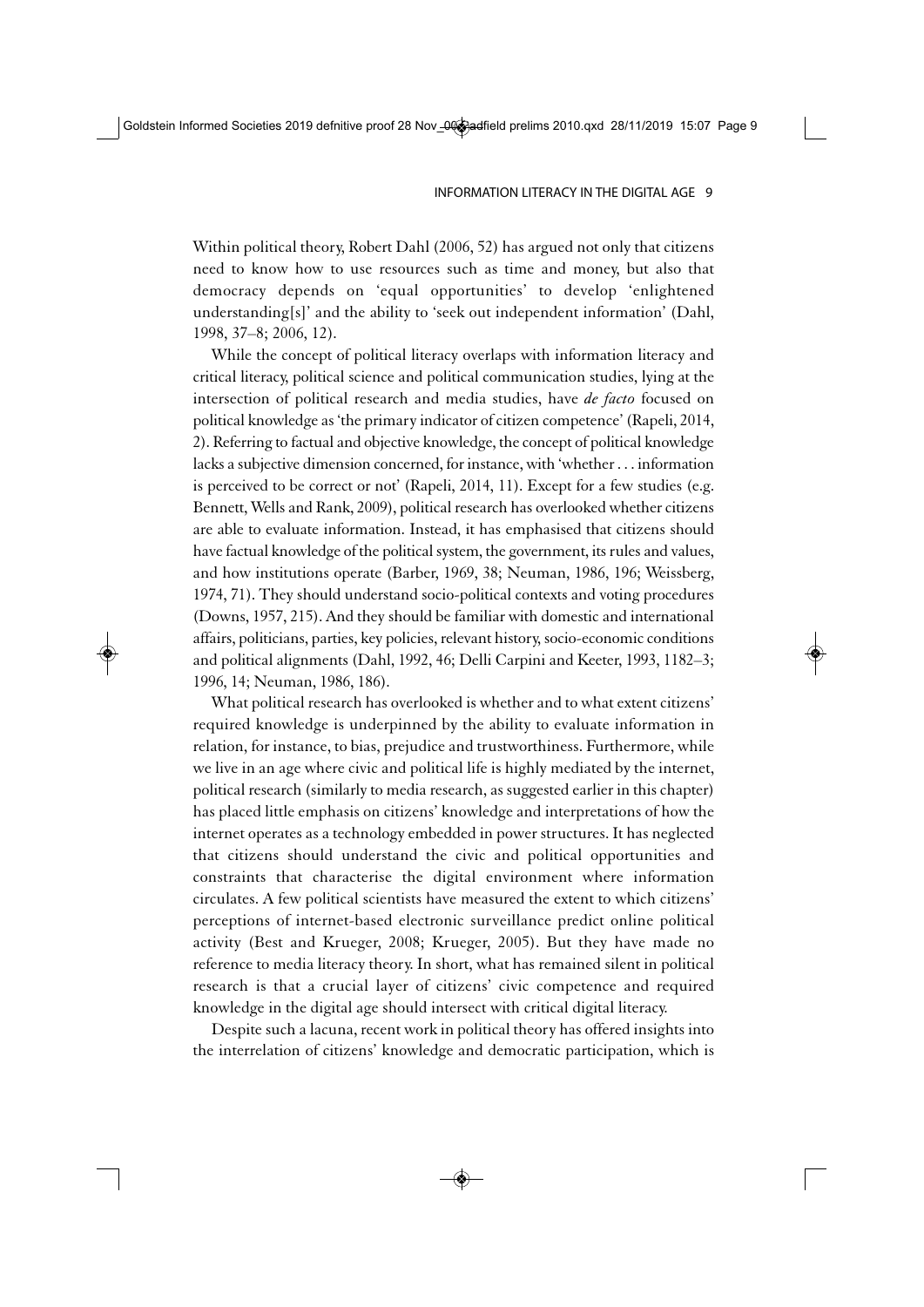relevant for addressing why critical digital literacy matters for democracy in the digital age. The notion of democracy entails both a descriptive and normative connotation. At the descriptive level, countries in the West are equipped with a system whereby citizens delegate representative power to institutions and politicians through elections. This system goes under the name of liberal democracy, operating under principles of political and economic individual liberty and equality. At the normative level, however, democracy may be understood in ways that build on or transcend the representative character of liberal democracy (Held, 2006). Drawing on democratic theory, Rapeli (2014) has employed Held's description of modern, 20th-century forms of democracy as a frame to theorise that citizens' political knowledge and participation in democracy vary depending on whether the latter is conceived in competitive elitist, pluralistic, participatory or deliberative terms (Rapeli, 2014, 69–74). Such an approach may not be exhaustive, since an understanding of democracy as predominantly dependent on the legal system was deliberately put aside. But it is a step towards refining our understanding of what citizens should know to participate civically and politically, in line with four 'models which are generally considered the main types of modern democracy' (Rapeli, 2014, 78):

- 1 The **competitive elitist** normative model prescribes liberal democracy as relying entirely on a 'political elite capable of making necessary legislative and administrative decisions' (Held, 2006, 157; Rapeli, 2014, 70). It revolves around citizens' political knowledge of competing parties and their electoral participation.
- 2 A **pluralistic** vision of democracy assumes that 'power is contested by numerous groups' and emphasises the role of factions seeking political influence (e.g. state, pressure groups, corporations, international organisations) (Dahl, 1982, 5; Held, 2006, 173). Intended as a 'polyarchy', a pluralistic democracy requires citizens' knowledge of politics, policies, electoral competition and political groups. It implies that citizens 'engage in politics in  $\dots$  other way[s] than just by voting', as exemplified by their involvement in civil society (Rapeli, 2014, 71).
- 3 The **participatory** democratic variant advocates 'direct participation of citizens in the regulation of the key institutions of society, including the workplace and local community' (Held, 2006, 215). It emphasises the importance of a well-informed and knowledgeable citizenry that actively participates in decision making (Rapeli, 2014, 71; Held, 2006, 215).
- 4 Finally, **deliberative** democracy implies that it is 'public deliberation of free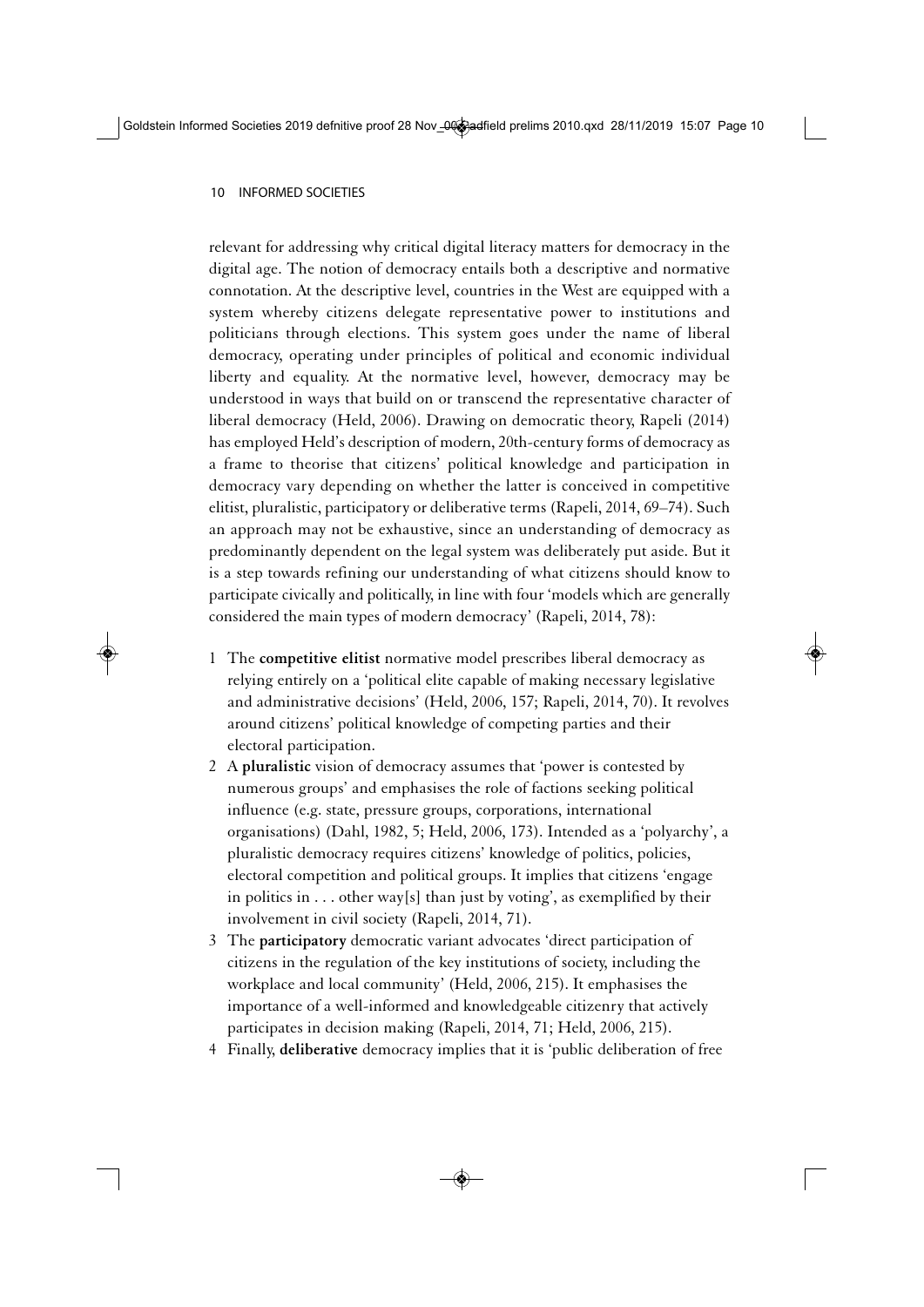and equal citizens [. . .that] legitimate[s] political decision making' (Bohman, 1998, 401). It requires a knowledgeable citizenry which, capable of rational argumentation, participates through deliberation in the public sphere (Held, 2006, 253; Rapeli, 2014, 72).

Democracy's normative variants present different limitations. While the competitive model is *per se* elitist, reducing citizens to spectators of the political process (Held, 2006, 153), a participatory democratic vision is subject to problems of time and size. It requires citizens to commit time to participate in civic and political life. And it barely transcends the level of towns and cities to apply to more complex systems such as nation-states with large populations and numerous political actors (Dahl, 2006, 118). As a result, participatory democracy is generally *de facto* approximated as local government-led initiatives such as neighbourhood committees, public forums and participatory budgeting – initiatives that make governance more legitimate and interactive but not necessarily direct (Rosanvallon, 2011, 203–5). Deliberative democracy is constrained by issues of exclusion intrinsic to expecting citizens to deliberate in rational terms, lacking an affective dimension. It also assumes too easily citizens' equal access to deliberation, relying too enthusiastically on the internet's deliberative potential to facilitate their participation in decision making (Held, 2006, 238). Finally, the pluralistic model neglects systematic imbalances in the distribution of power as public policies are generally skewed towards the interests of more influential, resourceful groups. In addition, it falls short of recognising that not all groups engaging in democracy are equally listened to by those in powerful positions (Held, 2006, 165).

Drawing on democratic theory allows us to nuance how we understand what citizens should know with a view to social inclusion and democratic participation. What stands out from Rapeli's (2014) approach is that more knowledge is required as citizens' participation increases, depending on whether democracy is assumed to be competitive elitist, pluralistic, participatory or deliberative. As citizens' engagement in civic and political life increases, civic and political knowledge becomes more essential, not just for legitimising power through voting, but also for expressing individual and collective interests, holding politicians and policies accountable, resisting dominant ideologies, calling for greater socio-economic and political equality, and ultimately contributing to decision and policy making (Rapeli, 2014, 19, 26–7). With respect to the role that information and communication technologies play in mediating politics and civic and political engagement, Rapeli (2014, 5) acknowledges that 'in order to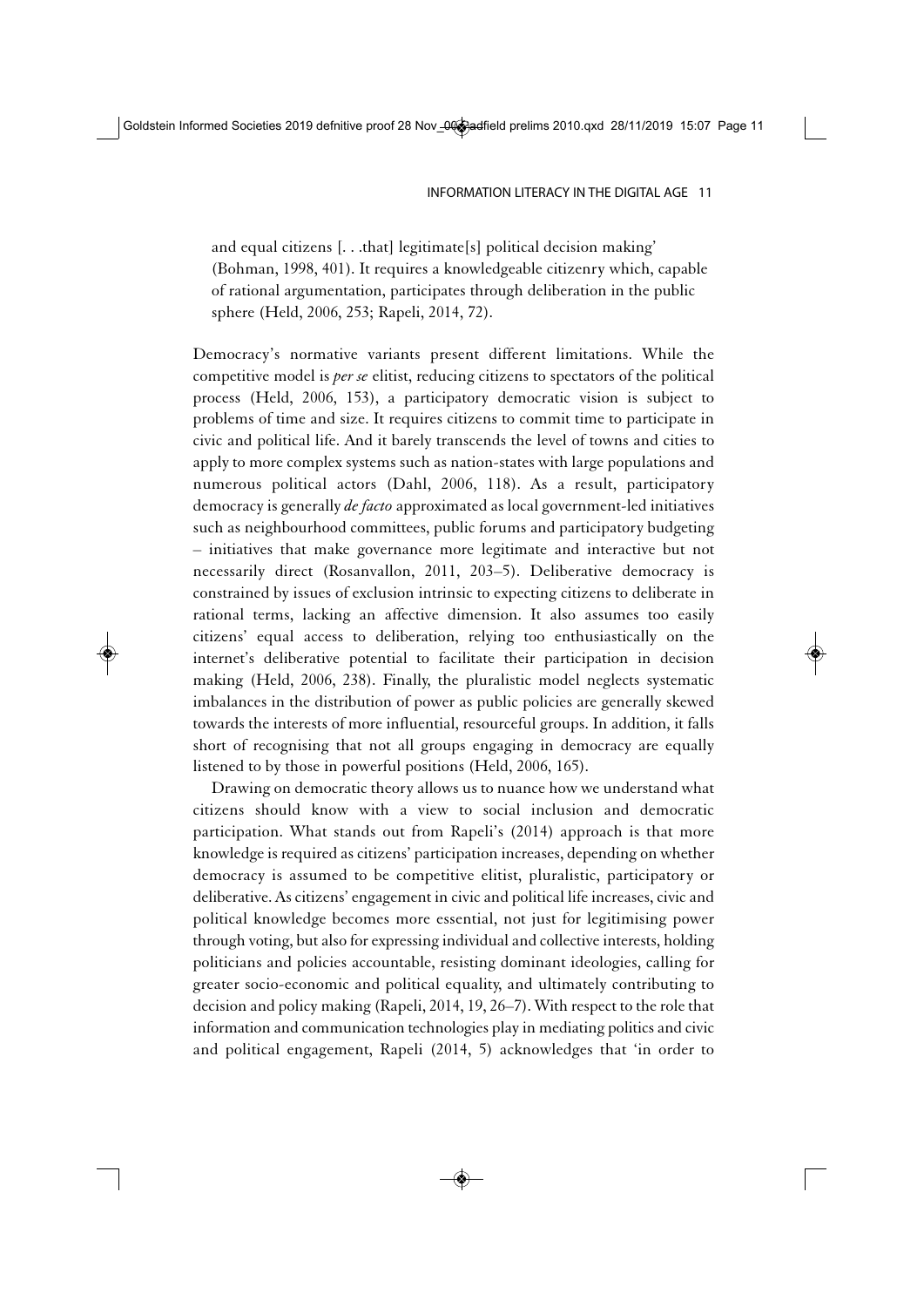understand how democracy functions or fails to function, it will become particularly important to understand how political information is produced, managed, presented, received, utilized and recalled'.

To date, however, no links have been established between media literacy theory and how knowledge and participation vary in democracy. Dahl (1982, 144) has emphasised that citizens' required knowledge and competences have become more abstract and complex within the nation-states, as opposed to 'knowledge of . . . the common interest' within smaller contexts enhanced by 'direct experiences and perceptions'. Such an argument implies that what citizens need to know and reflect on to engage in civic and political life can change over time. From this perspective, in an age that is highly mediated by digital technologies, it seems fair to suggest that critical digital literacy should be understood as a set of abilities, knowledge and values that are indispensable for participating in democracy.

# **Critical digital literacy and democracy**

Critical digital literacy does not just involve the ability to critically evaluate information, which is central to the notion of information literacy. Inasmuch as digital media are not neutral but embedded within wider power structures, a critical reading of different traditions relevant to media studies allows us to revisit how we approach critical digital literacy. It enables us to conceive of it as incorporating knowledge and values about the internet in relation to how it operates socio-economically, and how its democratising potentials and structural constraints characterise the digital environment where information circulates. Different strands of research, inspired for instance by social psychology, critical pedagogy or the New Literacy Studies, have offered limited insights into how critical digital literacy facilitates civic and political engagement. These strands have generally explored critical digital literacy in the context of education, overlooking adults' civic and political practices. Conceptually, they have largely approached critical digital literacy as the ability to question online content and dominant ideologies, without necessarily incorporating knowledge about the internet and its civic and political potentials and limitations (Pangrazio, 2016, 164, 167). In addition, critical digital literacy has been interpreted as intrinsic to political engagement that is ideologically critical, as with research inspired by critical pedagogy. Alternatively, in the case of the New Literacy Studies, it has often been explored by privileging a focus on internet users' creativity over their critical reflections (Pangrazio, 2016, 167).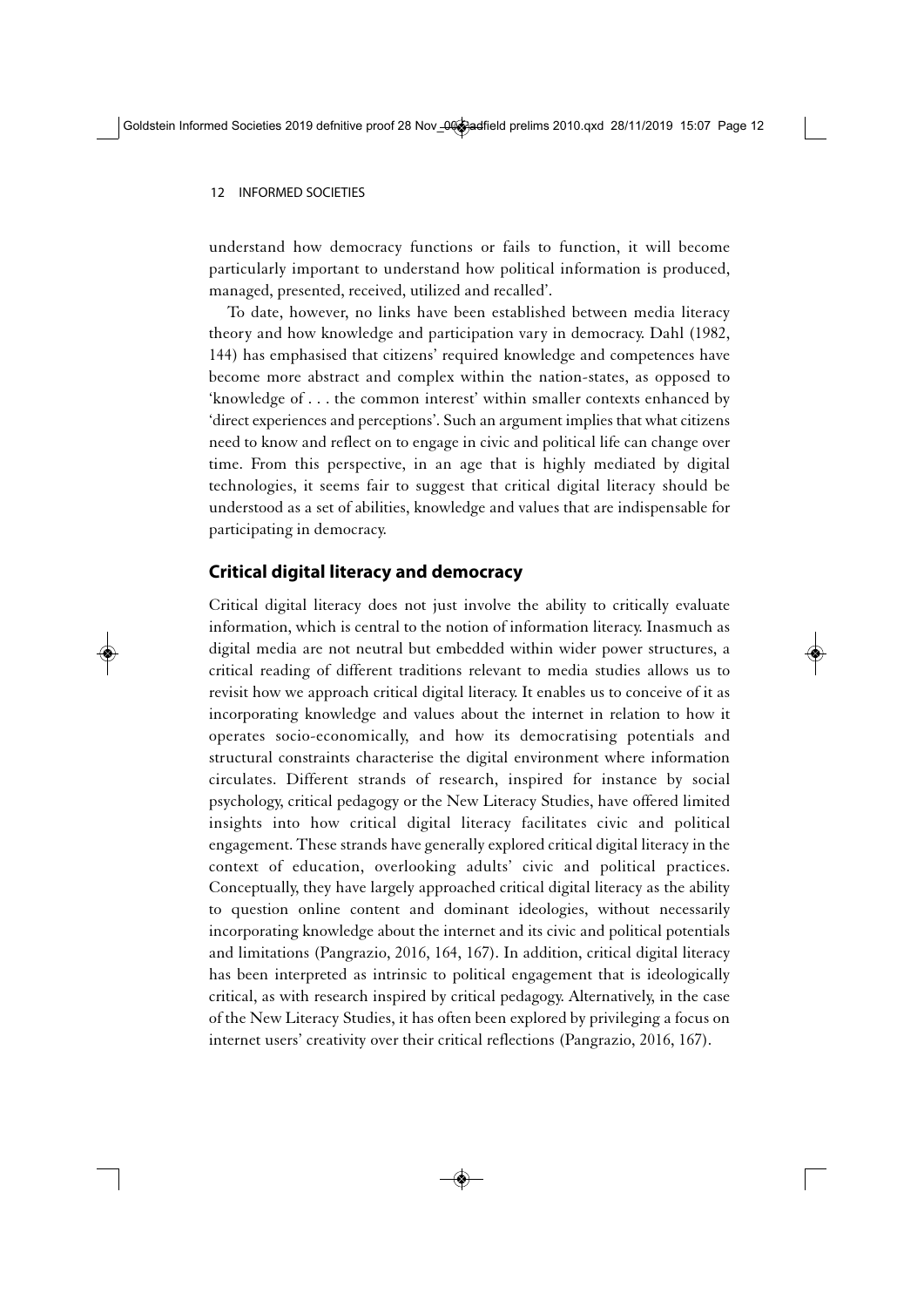Research inspired by social psychology has emphasised that appreciation of knowledge about bias in the news and the ability to evaluate information correlate with civic and political engagement online and exposure to diverse political opinions (Hobbs et al., 2013; Kahne, Lee and Feezell, 2012; Martens and Hobbs, 2015). Additionally, research aligned with the New Literacy Studies has pointed out that networked engagement within online communities can facilitate the development and sharing of critical debate. And it can contribute to the formation of identities that resist dominant media representations through blogging and storytelling (McGinnis, Goodstein-Stolzenberg and Saliani, 2007; Shresthova, 2016). Insofar as critical digital literacy is essential for debunking online misinformation and misinterpretation, research inspired by critical pedagogy has argued that citizens can resist dominant representations by creating alternative media to express their voices (Kellner and Share, 2007). However, we need to recognise that the questioning of dominant representations can serve different political agendas (Mihailidis and Viotty, 2017) – which is why respect for expertise is crucial for countering extreme ideologies that disregard evidence (Nichols, 2017). While these conclusions suggest that critical digital literacy can benefit democracy by contributing to civic and political engagement, critical digital literacy has often been approached restrictively within media studies. And the notion of democracy has also been employed rather monolithically by overlooking that it can be understood in different ways.

The concept of political literacy has been addressed in political education studies as overlapping with information literacy and critical literacy (Lund and Carr, 2008, 13–14). Political research, however, has predominantly employed the notion of factual and objective political knowledge as an indicator of civic competence (Rapeli, 2014, 2). In order to participate in democracy, citizens are expected to have knowledge, for instance, of the political system, how the government works, politicians, policies and civic and political affairs. Depending on how we conceive of democracy, recent research has argued that as citizens are expected to engage more actively in civic and political life, their political knowledge is also expected to increase (Rapeli, 2014). Restrictively, however, this model fails to refer to critical digital literacy as a crucial dimension of citizens' required knowledge and competences in the digital age.

It is only when combining a media studies perspective with insights from political research and democratic theory that we can better understand why critical digital literacy matters for civic and political engagement and democracy, depending on how the latter is normatively understood. It is reasonable to imagine that as citizens' engagement in civic and political life increases in ways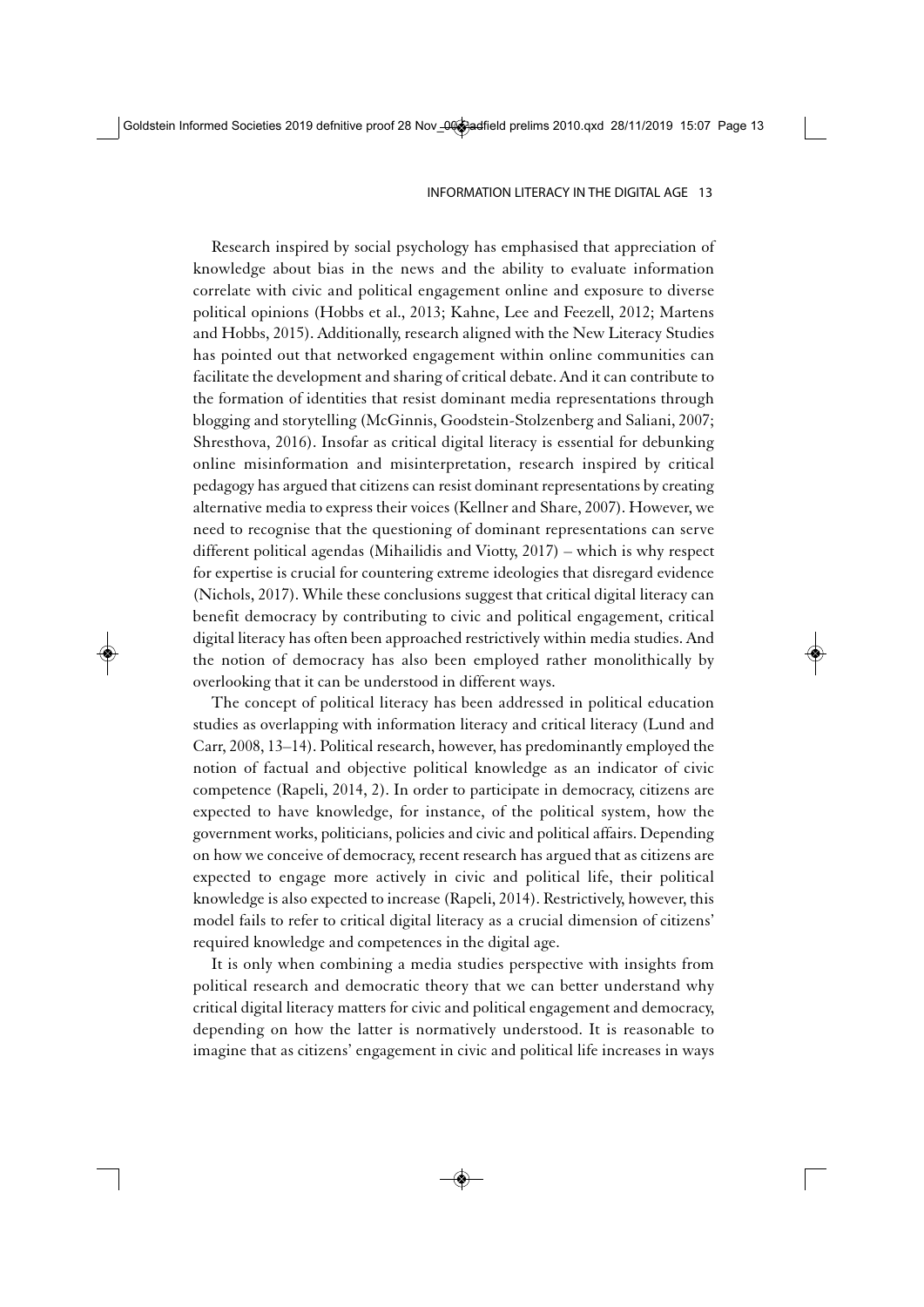that are mediated by the internet, it becomes more essential for them to have not only political knowledge, but also critical digital literacy. From a competitive elitist perspective revolving around citizens' electoral obligations, it may be supposed that gathering online information – for example, on competing parties, politicians and public affairs – is enhanced by the ability to evaluate content in relation to bias and trustworthiness. And it is also enhanced by knowledge and critical interpretations of the internet, how information is generated online, the role of targeted advertising and what it means for privacy, along with the internet's potentials and limitations for journalism and for navigating civic and political content.

While such a range of abilities, knowledge and interpretations is central not just to a competitive elitist vision of democracy but also to every other model of democracy, questioning online information in synergy with knowledge about the digital environment is crucial for engaging from a pluralistic perspective in ways that go beyond voting and seeking information. From such a perspective, citizens need to be able to evaluate content transcending institutional and electoral politics. They need to be able to engage with alternative media and content produced by activists and different publics, including those that are marginalised from dominant communications (Downey and Fenton, 2003). They need to do so in ways that do not delegitimise respect for evidence and expertise. In addition, citizens need to understand how the internet operates socio-economically, along with its civic and political potentials and limitations. Critically understanding the internet's potential for civil society and activism may be useful for interacting within online community settings, engaging in voluntarism, producing alternative media challenging dominant ideologies as well as organising, and seeking and sharing information about, demonstrations and other forms of public protest. In this respect, media research on social movements has emphasised the importance of understanding the opportunities and constraints of the internet in the context of non-institutional engagement in politics (Barassi, 2015; McCurdy, 2010, 2011; Treré, 2015).

A participatory democratic perspective entails that citizens should not just be aware of how they may participate in decision making – for example, via referenda, public forums or multi-stakeholder initiatives bringing civil society actors together to propose legislation. Inasmuch as citizens' political literacy needs to intersect with critical digital literacy, they should also know what potentials and constraints the internet presents for participating in decision making, reflecting on issues of access and security affecting the possibility of gathering information, exchanging opinions or collaboratively preparing a policy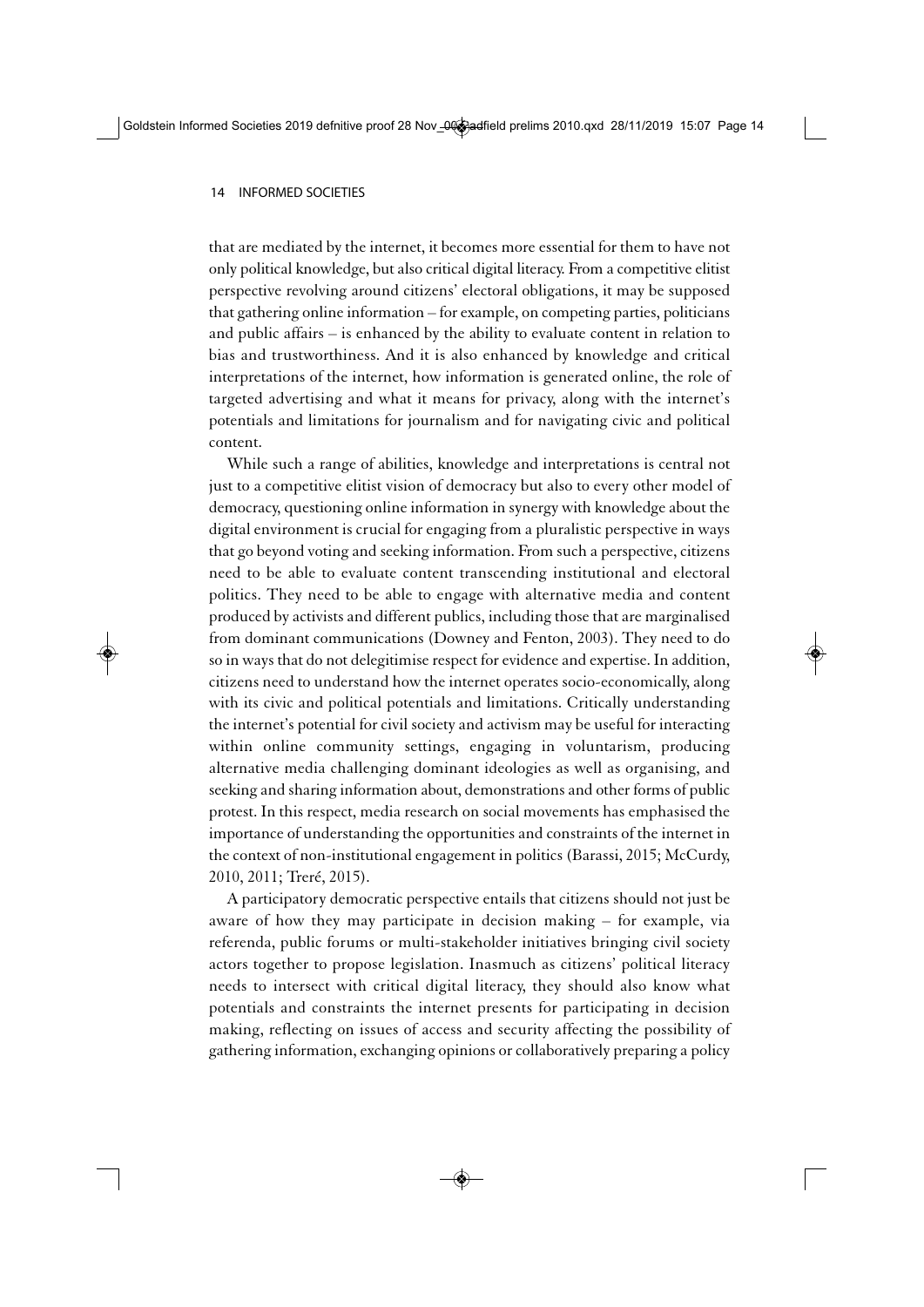document. Finally, exemplifying a specific form of participatory democracy, the deliberative model revolves around citizens' deliberative practices, generally promoted through government-led online initiatives. These practices may be enhanced not just by the ability to evaluate information, but also by knowledge about the internet's potentials and limitations for deliberation. Citizens, for instance, should understand the internet's potential to facilitate connectivity and marginalised groups' participation in the public sphere as well as government surveillance and how algorithms affect online visibility, reinforcing polarisation and ideological extremism (Blumler and Coleman, 2010; Hindman, 2009; Martin, 2015; McChesney, 2013; Vaidhyanathan, 2018).

For now, the proposition that critical digital literacy can benefit democracy in different ways, depending on how we conceive of democracy, remains theoretical. What needs to follow is empirical research. It may be fruitful to explore civic and political practices ranging in institutional/non-institutional character, mapping out their interrelation with critical digital literacy and different democratic paradigms. Alternatively, a case study methodology may be advisable, based on case studies exemplifying different democratic variants. Regardless of these options, critical digital literacy should be approached not only as the ability to evaluate information online, but also knowledge about the internet in relation to socio-economic issues, its democratising potentials and structural constraints. Combining a media studies perspective on critical digital literacy with insights from political research and democratic theory invites future media research to investigate how the notion of democracy may be employed in relation to critical digital literacy. In addition, it invites political research to acknowledge that a crucial dimension of the knowledge and competences that citizens require in order to participate in democracy in the digital age should intersect with critical digital literacy.

#### **Conclusions**

This chapter has explored why critical digital literacy matters for democracy and civic and political engagement. For decades, Western liberal democracy has been undermined by citizens' distrust in politics, traditional media and institutions' inability to represent citizens, and ultimately, citizens' lack of participation in electoral politics. However, not only have non-institutional forms of participation emerged, but the advent of the internet has also been accompanied by hopes about its potential to contribute to both institutional and non-institutional politics. The internet has been praised, for instance, for diversifying political content, allowing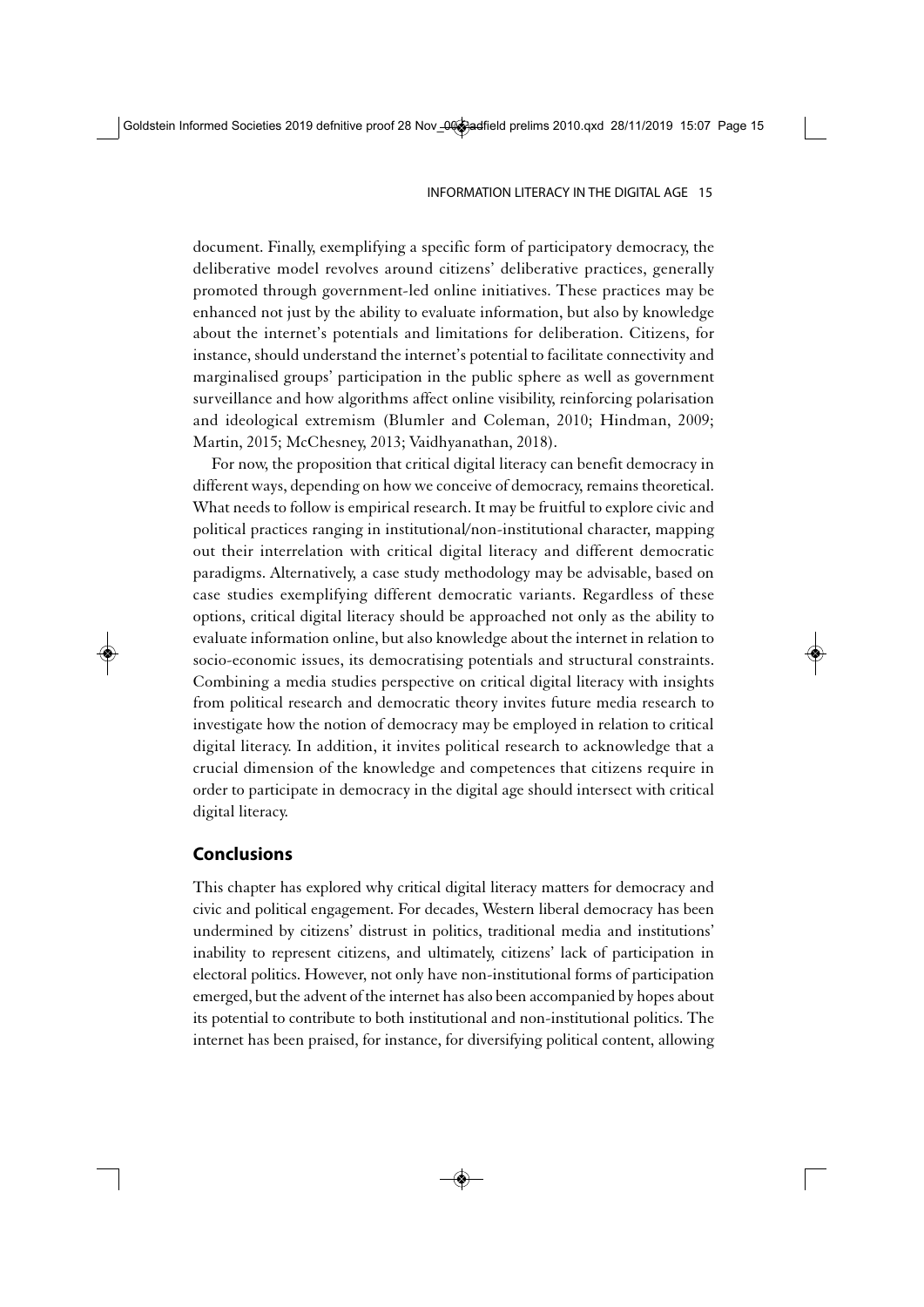marginalised groups to participate in civic and political life, and facilitating resistance and activism. Nevertheless, as it is embedded in power structures, it also contributes to surveillance and ideological extremism affecting civic and political participation. Among other issues, it also contributes to misinformation and misrepresentation, which undermine democracy and its reliance on a wellinformed citizenry.

While information literacy revolves around the ability to access, locate and evaluate information, critical digital literacy should be approached as being about evaluating online content in relation to bias, prejudice and trustworthiness. It should also incorporate knowledge about internet-related socio-economic issues concerning, for instance, how ownership and advertising shape online information. Ultimately, critical digital literacy should be about understanding the internet's democratising potentials and structural constraints. Different traditions relevant to media studies have largely neglected the importance of conceiving critical digital literacy in this way. What we know from these traditions is that the ability to evaluate online information corresponds to higher civic and political engagement and exposure to political content. Critically interpreting media representations is crucial to producing alternative content challenging dominant ideologies. Networked engagement within online communities facilitates the construction and sharing of critical reflections on socio-political matters. Furthermore, despite overlooking media literacy theory, media research on social movements has emphasised that understanding the potentials and limitations of the digital environment is essential for engaging in resistance and activism. Not only has the contribution of media studies remained limited as to how critical digital literacy, as approached here, can benefit democracy and civic and political engagement, but the notion of democracy has also been employed rather monolithically by neglecting the different meanings that it can have. What has remained obscure is how critical digital literacy can benefit civic and political engagement depending on how we understand democracy.

This chapter has argued that a media studies perspective, enriched with insights from political and democratic theory, can help us gain a more nuanced understanding of why critical digital literacy matters for democracy in the digital age. Political education studies have approached political literacy as overlapping with information literacy and critical literacy. But political research has *de facto* focused on citizens' factual and political knowledge as an indicator of civic competence. Even though we live in an age that is highly mediated by digital technologies, political research has paid little attention to the idea that citizens' required knowledge and competences depend on their critical digital literacy.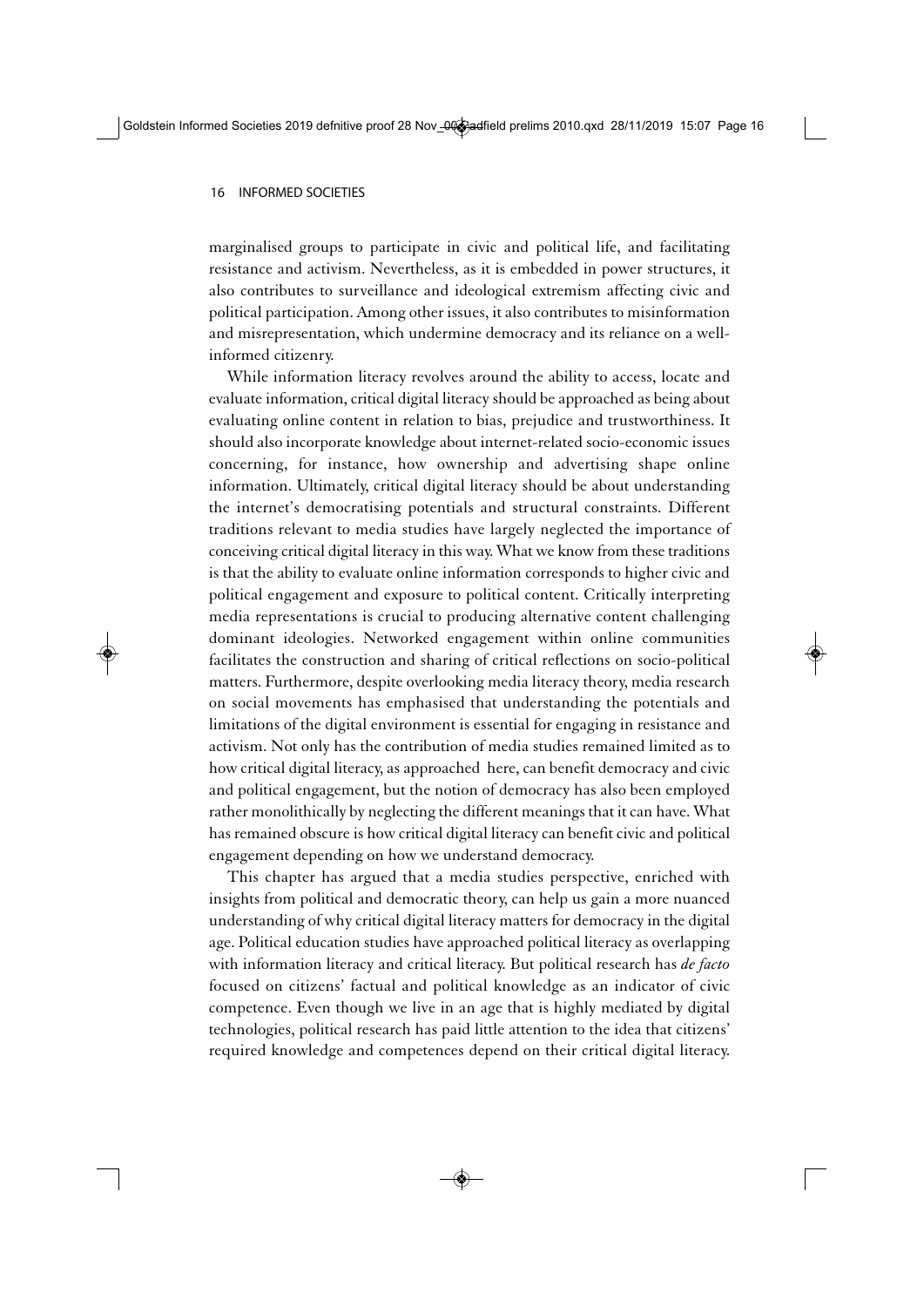Recent work in political theory has explored how citizens' political knowledge and participation vary on the basis of whether democracy is normatively assumed as competitive elitist, pluralistic, participatory or deliberative. While this work does not account for critical digital literacy, this chapter has suggested that it can help us understand how critical digital literacy can benefit democracy. What stands out is that as citizens' civic and political engagement increases in ways that are digitally mediated, not only does their political knowledge become more essential, but so also does their critical digital literacy.

By drawing on media studies in synergy with political and democratic theory, this chapter has argued that critical digital literacy can benefit democracy in different yet not mutually exclusive ways aligned with different democratic variants. From a competitive elitist democracy perspective, critical digital literacy can benefit citizens' electoral engagement by allowing them to critically evaluate online content as well as understand how information circulates, and with what implications, in the digital age. While the ability to evaluate online information is essential under each democratic variant, in a democracy conceived as pluralistic, critical digital literacy is crucial for evaluating content transcending institutional and electoral politics. In addition, knowledge about how the internet operates socio-economically, along with its democratising potentials and structural constraints, is particularly relevant in the context of civil society, community engagement, alternative media, resistance and activism. From a participatory democracy perspective, citizens should also understand the internet's potentials and limitations for participating in decision making, in relation, for instance, to issues of access and security affecting government-led participatory initiatives. Finally, in a democracy conceived as deliberative, citizens should be particularly aware of the internet's potentials and constraints for connectivity and participation in the public sphere, and also in relation to government surveillance and issues of exclusion.

By drawing on media studies and political research, this chapter has offered an interpretation of how critical digital literacy can benefit different democratic variants. Not only is critical digital literacy indispensable for citizens' engagement in democracy in the digital age, but it can also facilitate civic and political engagement, in whichever way democracy is conceived.

### **Acknowledgements**

This work was supported by the Economic and Social Research Council (grant number ES/J500070/1). Many thanks to Sonia Livingstone and Nick Couldry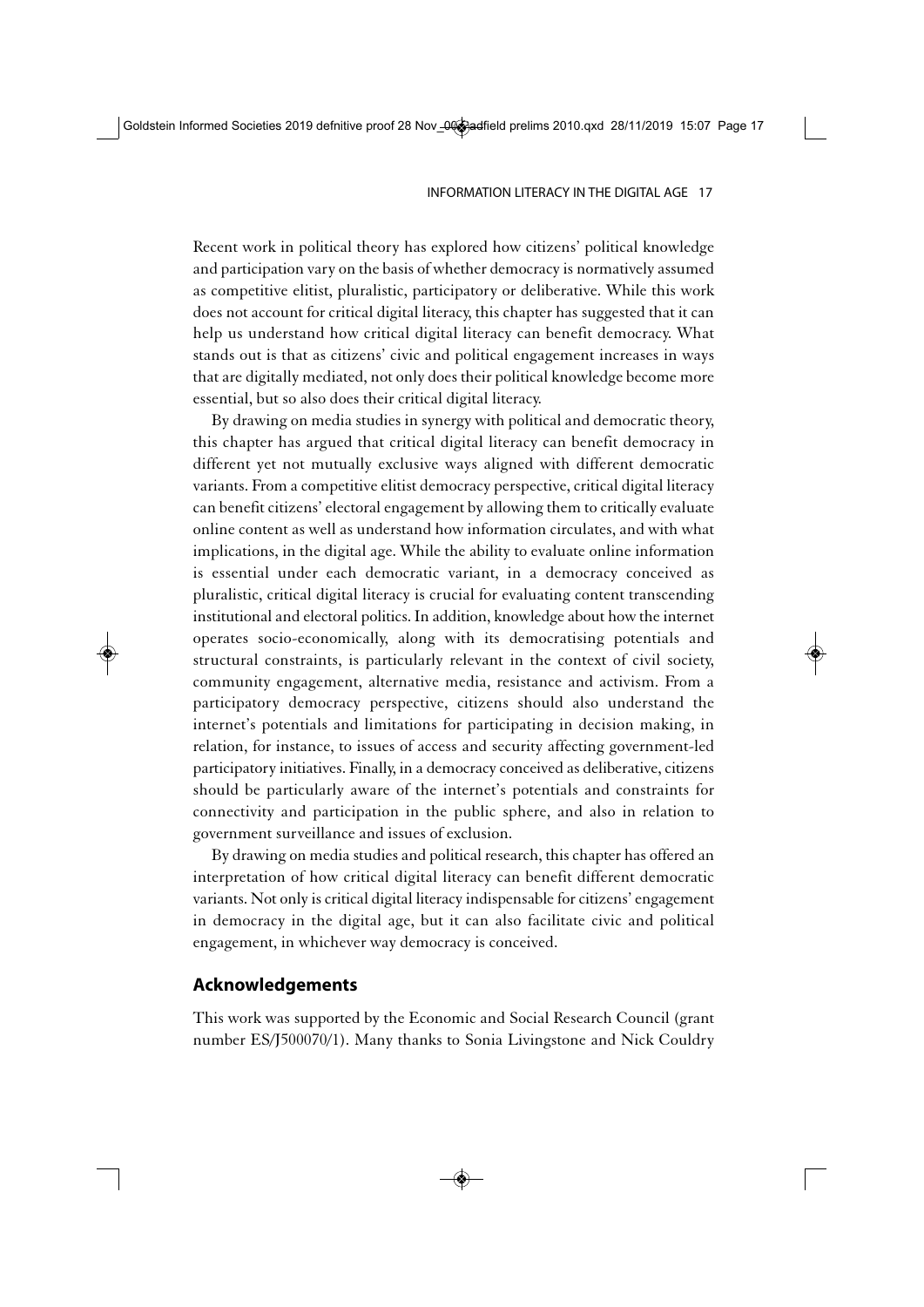for their comments on an earlier version of this chapter.

## **References**

Barassi, V. (2015) Social Media, Immediacy and the Time for Democracy: critical reflections on social media as 'temporalizing practices'. In Dencik, L. and Leistert, O. (eds) *Critical Perspectives on Social Media and Protest: between control and emancipation*, Rowman & Littlefield International, 73–88.

Barber, J. D. (1969) *Citizen Politics: an introduction to political behaviour*, Markham.

- Benkler, Y. (2006) *The Wealth of Networks: how social production transforms markets and freedom*, Yale University Press.
- Bennett, W. L., Wells, C. and Rank, A. (2009) Young Citizens and Civic Learning: two paradigms of citizenship in the digital age, *Citizenship Studies*, **13** (2), 105–20, doi:10.1080/13621020902731116.
- Best, S. J. and Krueger, B. S. (2008) Political Conflict and Public Perceptions of Government Surveillance on the Internet: an experiment of online search terms, *Journal of Information Technology & Politics*, **5** (2), 191–212, doi:10.1080/19331680802294479.
- Blumler, J. G. and Coleman, S. (2010) Political Communication in Freefall: the British case – and others?, *International Journal of Press/Politics*, **15** (2), 139–54, doi:10.1177/1940161210362263.
- Bohman, J. (1998) The Coming of Age of Deliberative Democracy, *Journal of Political Philosophy*, **6** (4), 400–25, doi:10.1111/1467–9760.00061.
- Buckingham, D. (2007) Digital Media Literacies: rethinking media education in the age of the internet, *Research in Comparative and International Education*, **2** (1), 43–55, doi:10.2304/rcie.2007.2.1.43.
- Buckingham, D., Banaji, S., Burn, A., Carr, D., Cranmer, S. and Willett, R. (2005) *The Media Literacy of Children and Young People: a review of the research literature on behalf of Ofcom*, Ofcom, http://discovery.ucl.ac.uk/10000145.
- Bulfin, S. and North, S. (2007) Negotiating Digital Literacy Practices across School and Home: case studies of young people in Australia, *Language and Education*, **21** (3), 247–63, doi:10.2167/le750.0.
- Cammaerts, B. (2015) Social Media and Activism. In Mansell, R. and Ang, P. H. (eds) *The International Encyclopedia of Digital Communication and Society*, Wiley-Blackwell, 1027–34.
- CILIP (2018) *CILIP Definition of Information Literacy 2018*, CILIP: the Library and Information Association, https://infolit.org.uk/ILdefinitionCILIP2018.pdf.
- Coleman, S. (2013) *How Voters Feel*, Cambridge University Press.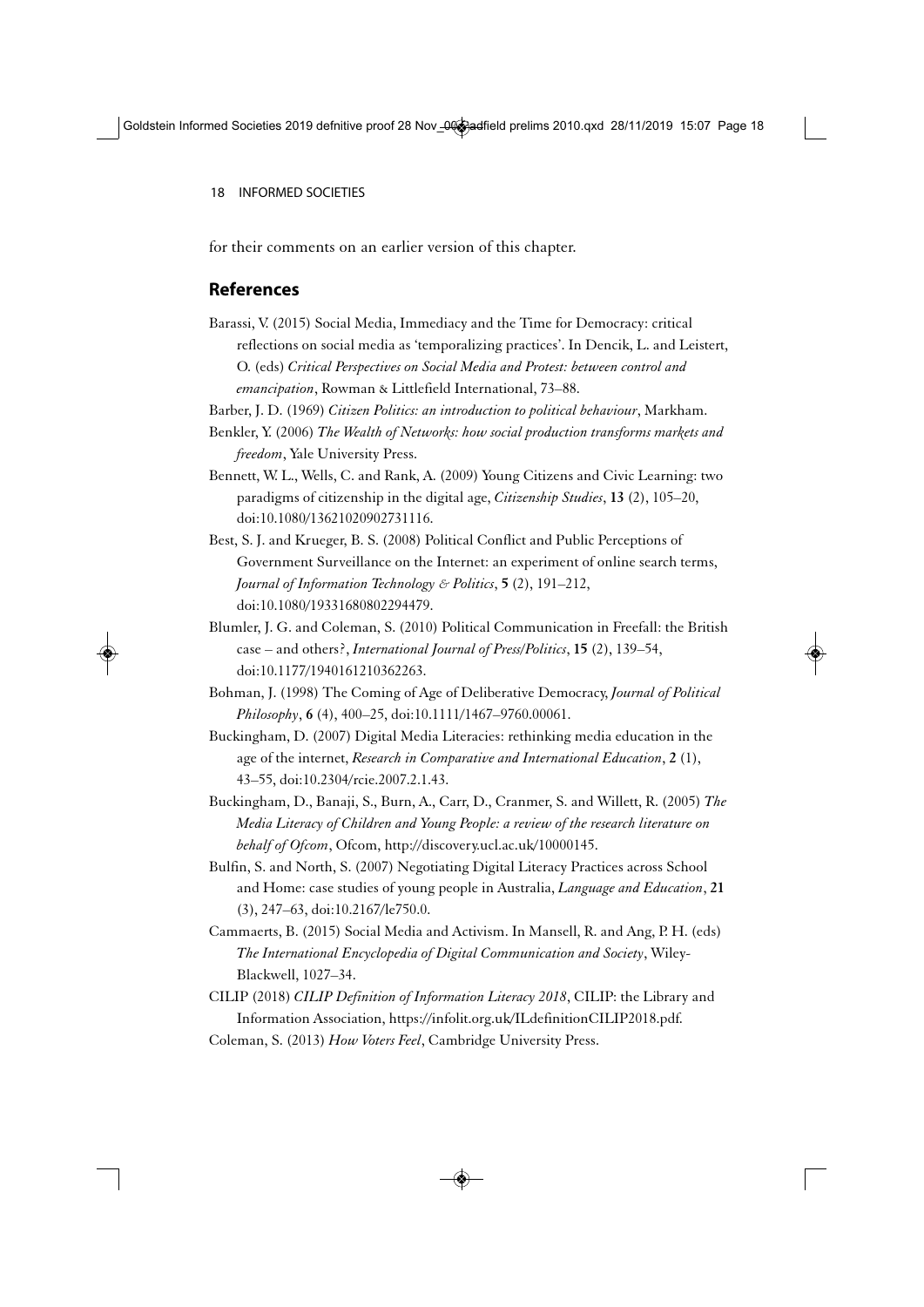- Coleman, S. and Blumler, J. G. (2009) *The Internet and Democratic Citizenship: theory, practice and polity*, Cambridge University Press.
- Cope, J. (2010) Information Literacy and Social Power. In Accardi, M. T., Drabinski, E. and Kumbier, A. (eds) *Critical Library Instruction: theories and methods*, Library Juice Press, 13–28.
- Correia, A. M. R. (2002) *Information Literacy for an Active and Effective Citizenship*, White Paper prepared for UNESCO, the US National Commission on Libraries and Information Science and the National Forum on Information Literacy, for use at the Information Literacy Meetings of Experts. Prague, Czech Republic, www.researchgate.net/publication/228765129 Information literacy for an active and effective citizenship.
- Dahl, R. A. (1982) *Dilemmas of Pluralist Democracy: autonomy vs. control*, Yale University Press.
- Dahl, R. A. (1992) The Problem of Civic Competence, *Journal of Democracy*, **3** (4), 45–59, doi:10.1353/jod.1992.0048.
- Dahl, R. A. (1998) *On Democracy*, Yale University Press.
- Dahl, R. A. (2006) *On Political Equality*, Yale University Press.
- Dahlgren, P. (2003) Reconfiguring Civic Culture in the New Media Milieu. In Corner, J. and Pels, D. (eds) *Media and the Restyling of Politics: consumerism, celebrity and cynicism*, Sage, 151–70.
- Dahlgren, P. (2004) Foreword. In van de Donk, W., Loader, B. D., Nixon, P. G. and Rucht, D. (eds) *Cyberprotest: new media, citizens and social movements*, Routledge, ix–xiii.
- Davies, I. and Hogarth, S. (2004) Political Literacy: issues for teachers and learners. In Demaine, J. (ed.) *Citizenship and Political Education Today*, Palgrave Macmillan, 181–99.
- Delli Carpini, M. X. and Keeter, S. (1993) Measuring Political Knowledge: putting first things first, *American Journal of Political Science*, **37** (4), 1179–1206, doi:10.2307/2111549.
- Delli Carpini, M. X. and Keeter, S. (1996) *What Americans Know About Politics and Why It Matters*, Yale University Press.
- Downey, J. and Fenton, N. (2003) New Media, Counter Publicity and the Public Sphere, *New Media & Society*, **5**, (2), 185–202, doi:10.1177/1461444803005002003.
- Downs, A. (1957) *An Economic Theory of Democracy*, Harper & Row.

Duran, R. L., Yousman, B., Walsh, K. M. and Longshore, M. A. (2008) Holistic Media Education: an assessment of the effectiveness of a college course in media literacy, *Communication Quarterly*, **56** (1), 49–68, doi:10.1080/01463370701839198.

Durndell, A. and Haag, Z. (2002) Computer Self-Efficacy, Computer Anxiety,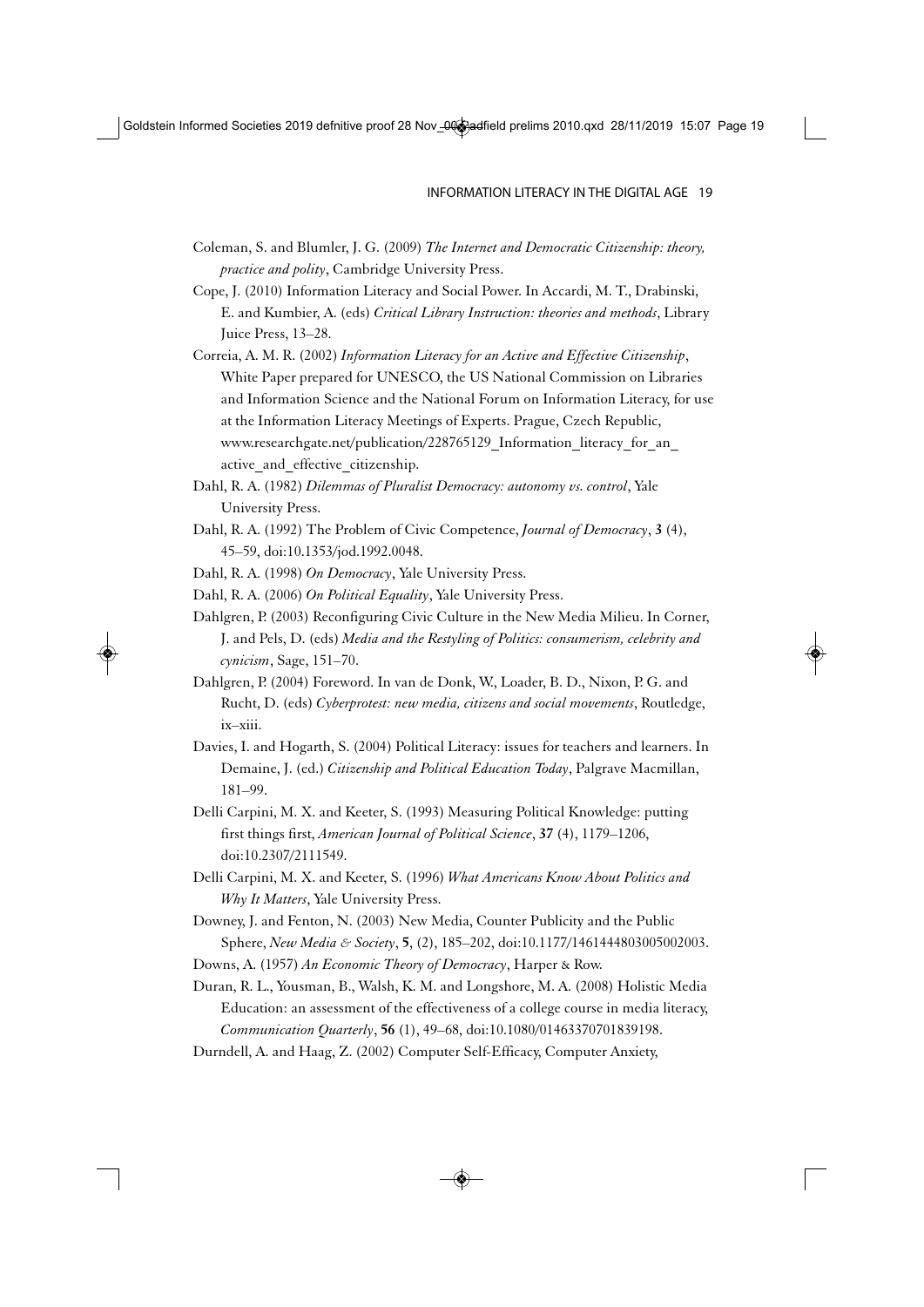Attitudes towards the Internet and Reported Experience with the Internet, by Gender, in an East European Sample, *Computers in Human Behavior*, **18**, 521–35, doi:10.1016/S0747–5632(02)00006–7.

- Dutton, W. H., Blank, G. and Groselj, D. (2013) *Cultures of the Internet: the internet in Britain*, Oxford Internet Survey 2013, Oxford Internet Institute, http://oxis.oii.ox.ac.uk/wp-content/uploads/2014/11/OxIS-2013.pdf.
- Elmborg, J. (2006) Critical Information Literacy: implications for instructional practice, *Journal of Academic Librarianship*, **32** (2), 192–9, doi:10.1016/j.acalib.2005.12.004.
- Eynon, R. and Geniets, A. (2016) The Digital Skills Paradox: how do digitally excluded youth develop skills to use the internet?, *Learning, Media and Technology*, **41** (3), 463–79, doi:10.1080/17439884.2014.1002845.
- Feria-Galicia, J. (2011) Mascot Politics, Public Pedagogy, and Social Movements: alternative media as a context for critical media literacy, *Policy Futures in Education*, **9** (6), 706–14, doi:10.2304/pfie.2011.9.6.706.
- Freedman, D. (2012) Web 2.0 and the Death of the Blockbuster Economy. In Curran, J., Fenton, N. and Freedman, D. (eds) *Misunderstanding the Internet*, Routledge, 69–94.
- Freire, P. (2005) *Pedagogy of the Oppressed*, 30th anniversary edn, translated by Ramos, M. B., Continuum International.
- Fry, K. G. (2014) What Are We Really Teaching? Outline for an activist media literacy education. In de Abreu, B. S. and Mihailidis, P. (eds) *Media Literacy Education in Action: Theoretical and Pedagogical Perspectives*, Routledge, 125–37.
- Fuchs, C. (2010) StudiVZ: social networking in the surveillance society, *Ethics and Information Technology*, **12** (2), 171–85, doi:10.1007/s10676–010–9220–z.
- Garrett, K. R. (2006) Protest in an Information Society: a review of literature on social movements and new ICTs, *Information, Communication & Society*, **9** (2), 202–24, doi:10.1080/13691180600630773.
- Giroux, H. A. (2017) The Scourge of Illiteracy in Authoritarian Times, *Contemporary Readings in Law and Social Justice*, **9** (1), 14–27, doi:10.22381/CRLSJ9120172.
- Gregory, L. and Higgins, S. (2013) Introduction. In Gregory, L. and Higgins, S. (eds) *Information Literacy and Social Justice: radical professional praxis*, Library Juice Press, 1–11.
- Hakkarainen, P. (2012) No Good for Shovelling Snow and Carrying Firewood: social representations of computers and the internet by elderly Finnish non-users, *New Media & Society,* **14** (7), 1198–1215, doi:10.1177/1461444812442663.
- Held, D. (2006) *Model of Democracy*, 3rd edn, Polity Press.
- Hindman, M. S. (2009) *The Myth of Digital Democracy*, Princeton University Press.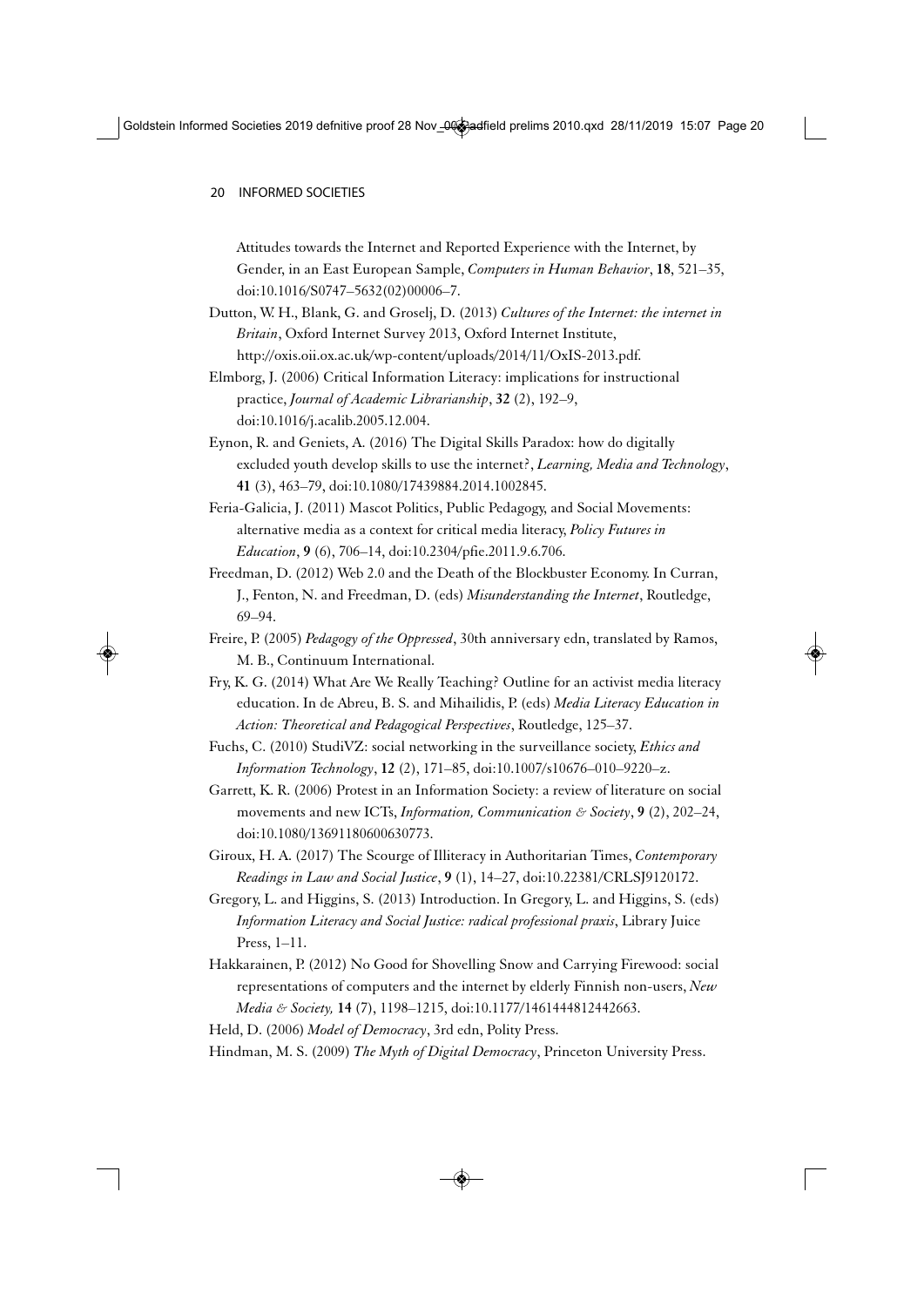Hobbs, R. (2010) *Digital and Media Literacy: a plan of action*, The Aspen Institute.

- Hobbs, R., Donnelly, K., Friesem, J. and Moen, M. (2013) Learning to Engage: how positive attitudes about the news, media literacy, and video production contribute to adolescent civic engagement, *Educational Media International*, **50** (4), 231–46, doi: 10.1080/09523987.2013.862364.
- Hull, G. A. and Katz, M.-L. (2006) Crafting an Agentive Self: case studies of digital storytelling, *Research in the Teaching of English*, **41**(1), 43–81, www.jstor.org/stable/40171717.

Information Literacy Meeting of Experts (2003) *The Prague Declaration: towards an information literate society*, Prague, www.unesco.org/new/fileadmin/MULTIMEDIA/HQ/CI/CI/pdf/ PragueDeclaration.pdf.

- Jacobs, H. L. M. and Berg, S. (2011) Reconnecting Information Literacy Policy with the Core Values of Librarianship, *Library Trends*, **60** (2), 383–94, doi:10.1353/lib.2011.0043.
- Jewitt, C. (2008) Multimodality and Literacy in School Classrooms, *Review of Research in Education*, **32**, 241–67, doi:10.3102/0091732X07310586.
- Kahne, J., Lee, N.-J. and Feezell, J. T. (2012) Digital Media Literacy Education and Online Civic and Political Participation, *International Journal of Communications* **6**, 1–24, doi:1932–8036/201200050001.
- Kellner, D. and Share, J. (2007) Critical Media Literacy, Democracy, and the Reconstruction of Education. In Macedo, D. and Steinberg, S. R. (eds) *Media Literacy: a reader*, Peter Lang, 3–23.
- Krueger, B. S. (2005) Government Surveillance and Political Participation on the Internet, *Social Science Computer Review*, **23** (4) 439–52, doi:10.1177/0894439305278871.
- Livingstone, S., van Couvering, E. and Thumim, N. (2008) Converging Traditions of Research on Media and Information Literacies: disciplinary, critical, and methodological issues. In Coiro, J., Knobel, C., Lankshear, M. and Leu, D. J. (eds) *Handbook of Research on New Literacies*, Routledge, 103–32.
- Livingstone, S., Wijnen, C. W., Papaioannou, T., Costa, C. and del Mar Grandío, M. (2013) Situating Media Literacy in the Changing Media Environment: critical insights from European research on audiences. In Carpentier, N., Schrøder, K. and Hallett, L. (eds) *Audience Transformations: shifting audience positions in late modernity*, Routledge, 210–27.
- Luke, A. and Freedboy, P. (1997) Shaping the Social Practices of Reading. In Muspratt, S., Luke, A. and Freedboy, P. (eds) *Constructing Critical Literacies: teaching and learning textual practice*, Hampton Press, 185–225.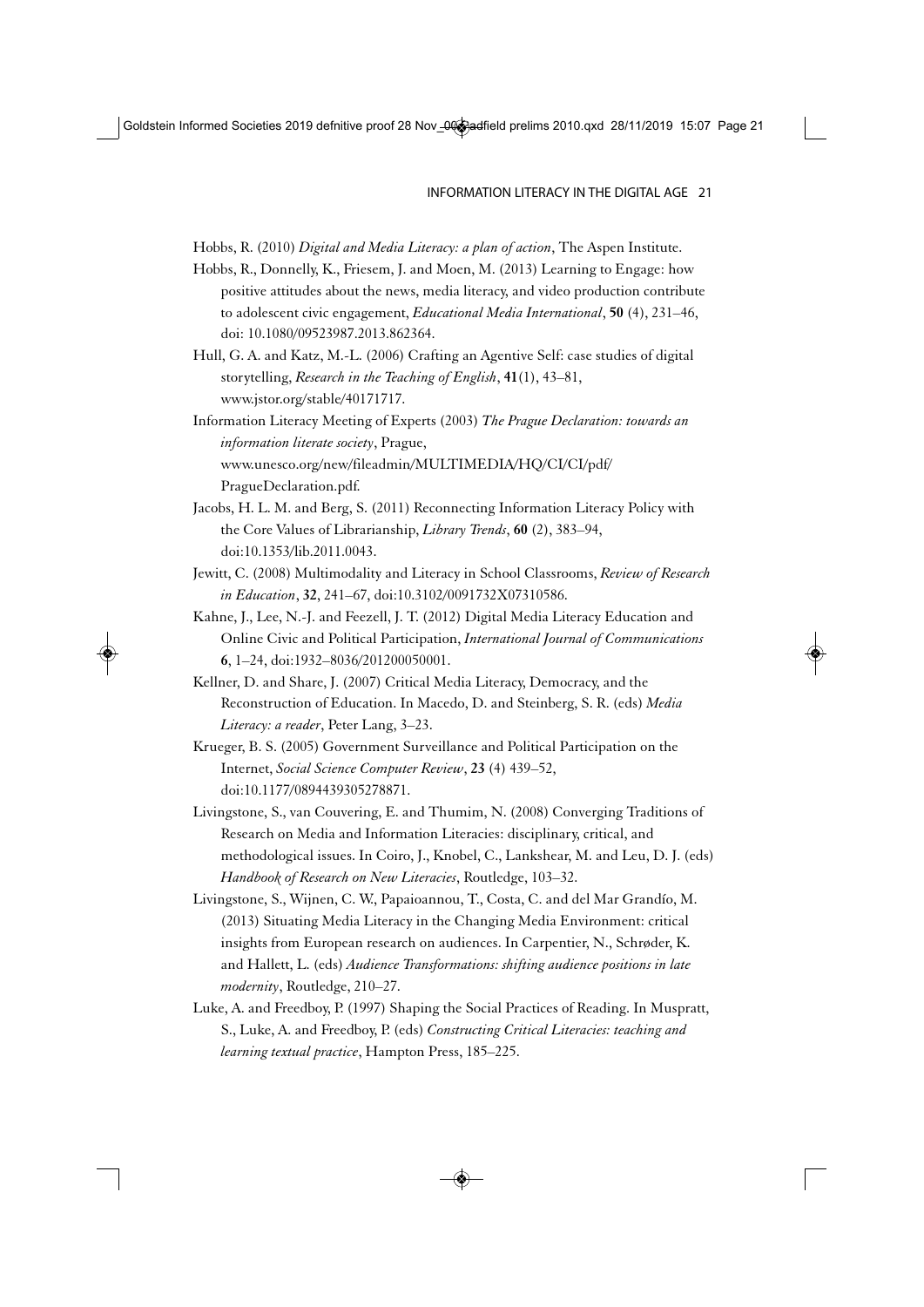- Lund, D. E. and Carr, P. R. (2008) Introduction: Scanning Democracy. In Lund, D. E. and Carr, P. R. (eds) *Doing Democracy: striving for political literacy and social justice*, Peter Lang, 1–32.
- Mackey, T. P. and Jacobson, T. E. (2011) Reframing Information Literacy as a Metaliteracy, *College & Research Libraries*, **72** (1), 62–78, doi:10.5860/crl-76r1.
- Martens, H. and Hobbs, R. (2015) How Media Literacy Supports Civic Engagement in a Digital Age, *Atlantic Journal of Communication*, **23** (2), 120–37, doi:10.1080/15456870.2014.961636.
- Martin, J. A. (2015) Mobile News Use and Participation in Elections: a bridge for the democratic divide?, *Mobile Media & Communication*, **3** (2), 230–49, doi:10.1177/2050157914550664.
- McChesney, R. (2013) *Digital Disconnect: how capitalism is turning the internet against democracy*, The New Press.
- McCurdy, P. (2010) Breaking the Spiral of Silence: unpacking the 'media debate' within global justice movements: a case study of dissent! And the 2005 Gleneagles G8 Summit, *Interface: a journal for and about social movements*, **2** (2), 42–67, www.interfacejournal.net/wordpress/wp-content/uploads/2010/12/ Interface-2-2-pp.42-67-McCurdy1.pdf.
- McCurdy, P. (2011) Theorizing 'Lay Theories of Media': a case study of the dissent! Network at the Gleneagles G8 Summit, *International Journal of Communication*, **5**, 619–38, doi:1932–8036/20110619.
- McGinnis, T., Goodstein-Stolzenberg, A. and Saliani, E. C. (2007) 'indnpride': online spaces of transnational youth as sites of creative and sophisticated literacy and identity work, *Linguistics and Education*, **18**, 283–304, doi:10.1016/j.linged.2007.07.006.
- Mihailidis, P. and Thevenin, B. (2013) Media Literacy as a Core Competency for Engaged Citizenship in Participatory Democracy, *American Behavioral Scientist*, **57** (11), 1611–22, doi:10.1177/0002764213489015.
- Mihailidis, P. and Viotty, S. (2017) Spreadable Spectacle in Digital Culture: civic expression, fake news, and the role of media literacies in 'post-fact' society, *American Behavioral Scientist*, **61** (4), 441–54, doi:10.1177/0002764217701217.
- Neuman, R. W. (1986) *The Paradox of Mass Politics: knowledge and opinion in the American electorate*, Harvard University Press.
- Nichols, T. (2017) *The Death of Expertise: the campaign against established knowledge and why it matters*, Oxford University Press.
- Oxley, Z. M. (2012) More Sources, Better Informed Public? New media and political knowledge. In Fox, R. L. and Ramos, J. M. (eds) *iPolitics: citizens, elections, and governing in the new media era*, 25–47, Cambridge University Press.